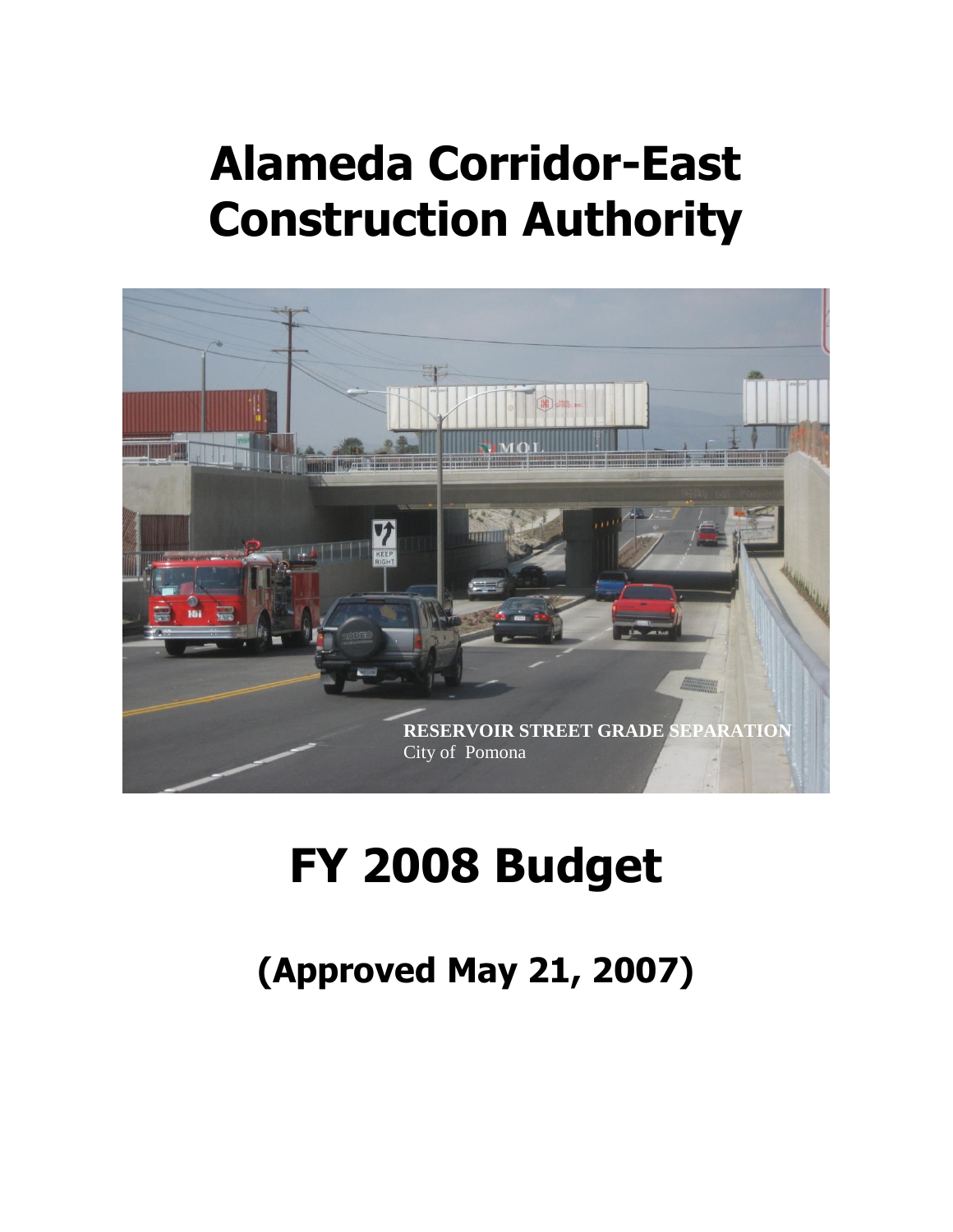| <b>Table of Contents</b> |
|--------------------------|
|                          |
|                          |
|                          |
|                          |
|                          |
|                          |
|                          |
|                          |
|                          |
|                          |
|                          |
|                          |
|                          |
|                          |
|                          |
|                          |
|                          |
|                          |
|                          |
|                          |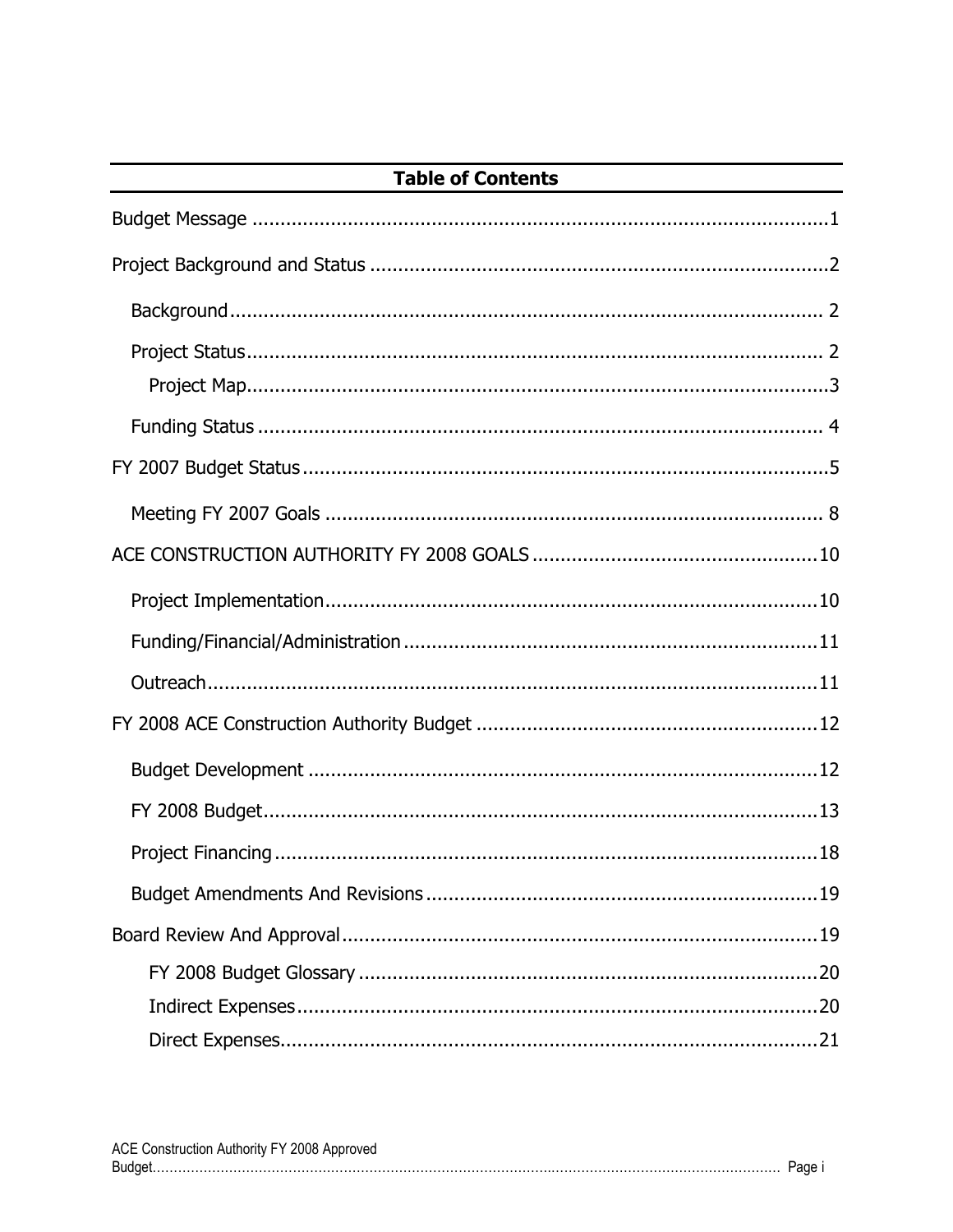#### **Organization**

#### **Board of Directors**

**Mayor Ernest Gutierrez** City of El Monte Chairman

**Councilmember George Hunter** City of Pomona Vice Chairman

**Supervisor Michael Antonovich** LA County Board of Supervisors

> **Councilman Bob Bagwell** City of Montebello

**Councilman Harry Baldwin** City of San Gabriel

**Councilwoman Carol Herrera** City of Diamond Bar

**Councilman Phil Marcellin** City of Industry

#### **Mayor Paul Eaton** City of Montclair (Ex-Officio San Bernadino Associated Governments)

**Rick Richmond** Chief Executive Officer

#### **Office**

4900 Rivergrade Road Suite A120 Irwindale, CA 91706

Phone: (626) 962-9292 Fax: (626) 962-9393 Helpline: 888-ACE-1426 Web site: [www.theaceproject.org](http://www.theaceproject.org/)

## **San Gabriel Valley Council of Governments**

3452 E. Foothill Blvd. Suite 810 Pasadena, CA 91107

Phone: (626) 564-9702 Fax: (626) 564-1116 Web site: www.sgvcog.org

> Nicolas T. Conway Executive Director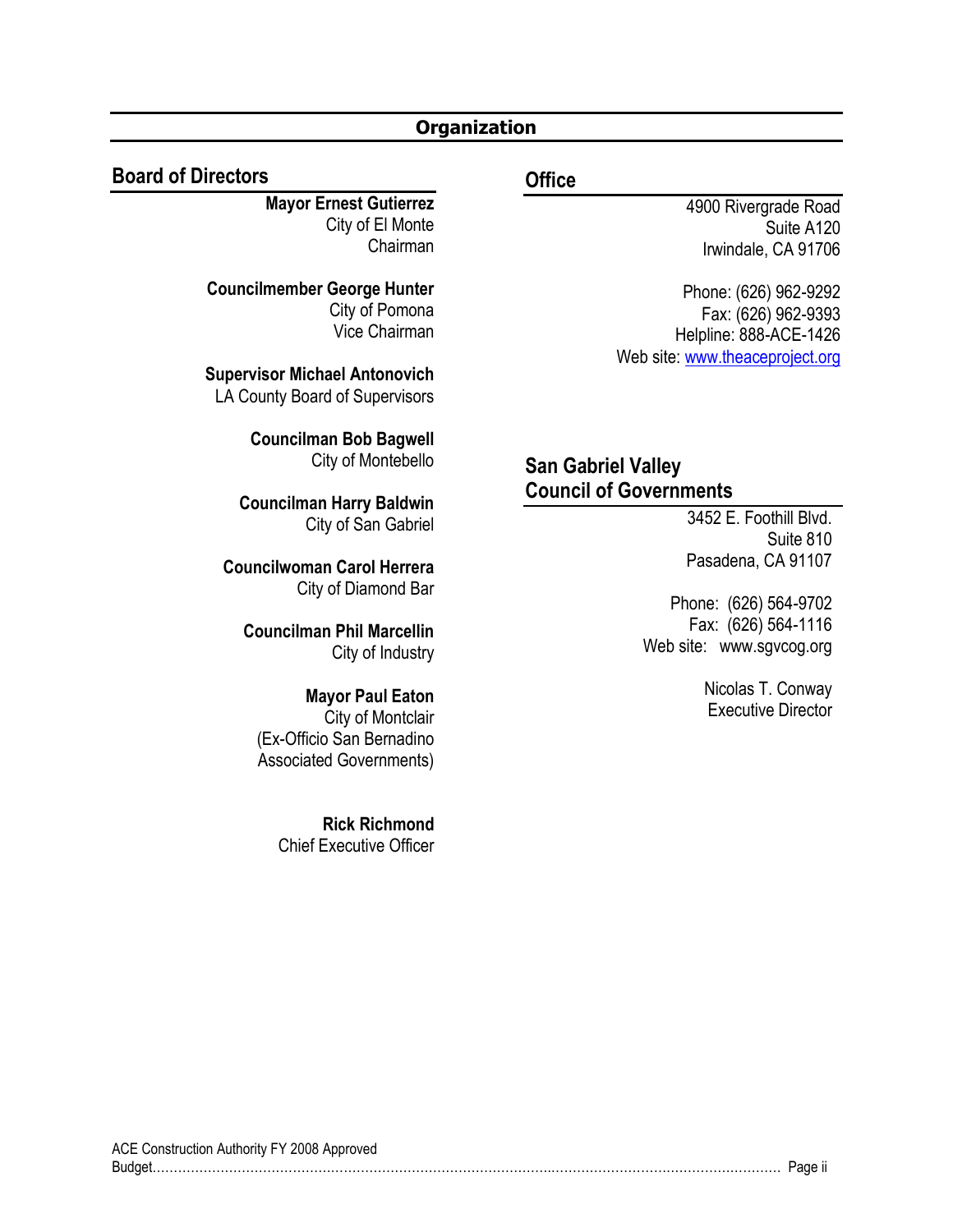Progress on implementing the Alameda Corridor-East (ACE) Project will continue as we will have five grade separations in construction, our final Phase I project, Baldwin Avenue, in real estate acquisition, and the San Gabriel Trench beginning design.

Reservoir Street, our second grade separation to be completed, was turned over to the City of Pomona in FY 2007. Construction continued at East End Avenue and Temple Avenue in Pomona, and Ramona Boulevard in El Monte. Contracts were let and construction begun on Sunset/Orange Avenues in the City of Industry and Brea Canyon Road on the border of the Cities of Industry and Diamond Bar.

The \$19.7 billion state transportation bond (Propositions 1 B), passed in November 2006, includes funding for trade corridor improvements, and goods movement environmental relief. Preparations have commenced at the state level on the allocation of funds to different projects throughout California. In addition, the state legislature is currently considering a container fee bill that would generate over \$250 million annually for trade corridor improvements in California's major port regions. ACE is hopeful that significant funding will be available as we begin Phase II of our program.

Rick Richmond

Chief Executive Officer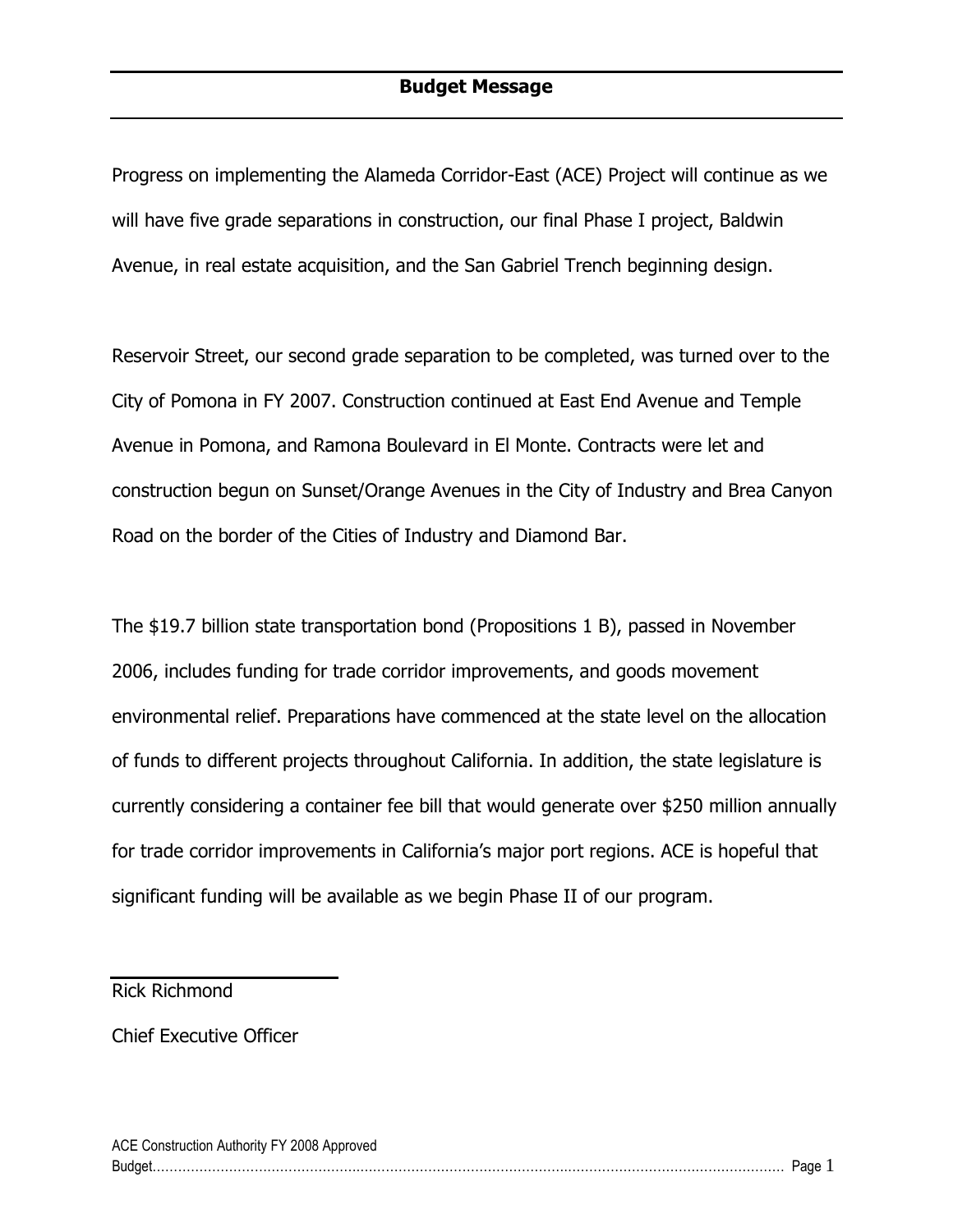#### **Background**

Since the start of planning for the ACE project, train traffic has increased from an average of 55 trains per day to 70 - 85 trains per day during peak traffic periods. Auto and truck traffic across the Union Pacific Railroad tracks during the same period has increased and is expected to grow by 40% by the project's design year (2020). Future traffic increases at the ports and continuing local economic expansion will exacerbate this problem in the San Gabriel Valley.

The ACE Project includes safety improvements at 39 grade crossings located throughout the San Gabriel Valley, use of modern traffic control technology to minimize congestion at grade crossings, and 22 grade crossing eliminations. ACE has completed two grade separations, implemented safety improvements throughout the San Gabriel Valley and is in the process of completing the remaining grade separations included in the first phase of the project. The original project estimate from 1997 has been updated recently to take into account inflation over the last 10 years, higher than anticipated right-of-way requirements, and increased railroad and utility relocation costs. The ACE Board has accepted the revised project estimate increase from \$910 million to \$1.404 billion.

#### **Project Status**

The following is a summary of the status of each of the Phase I project components:

Railroad Crossing Safety Improvements (39 crossings)

Completed

#### IR/RIS - Intelligent Roadway/Rail Signal System

| ACE Construction Authority FY 2008 Approved |  |
|---------------------------------------------|--|
| Budget                                      |  |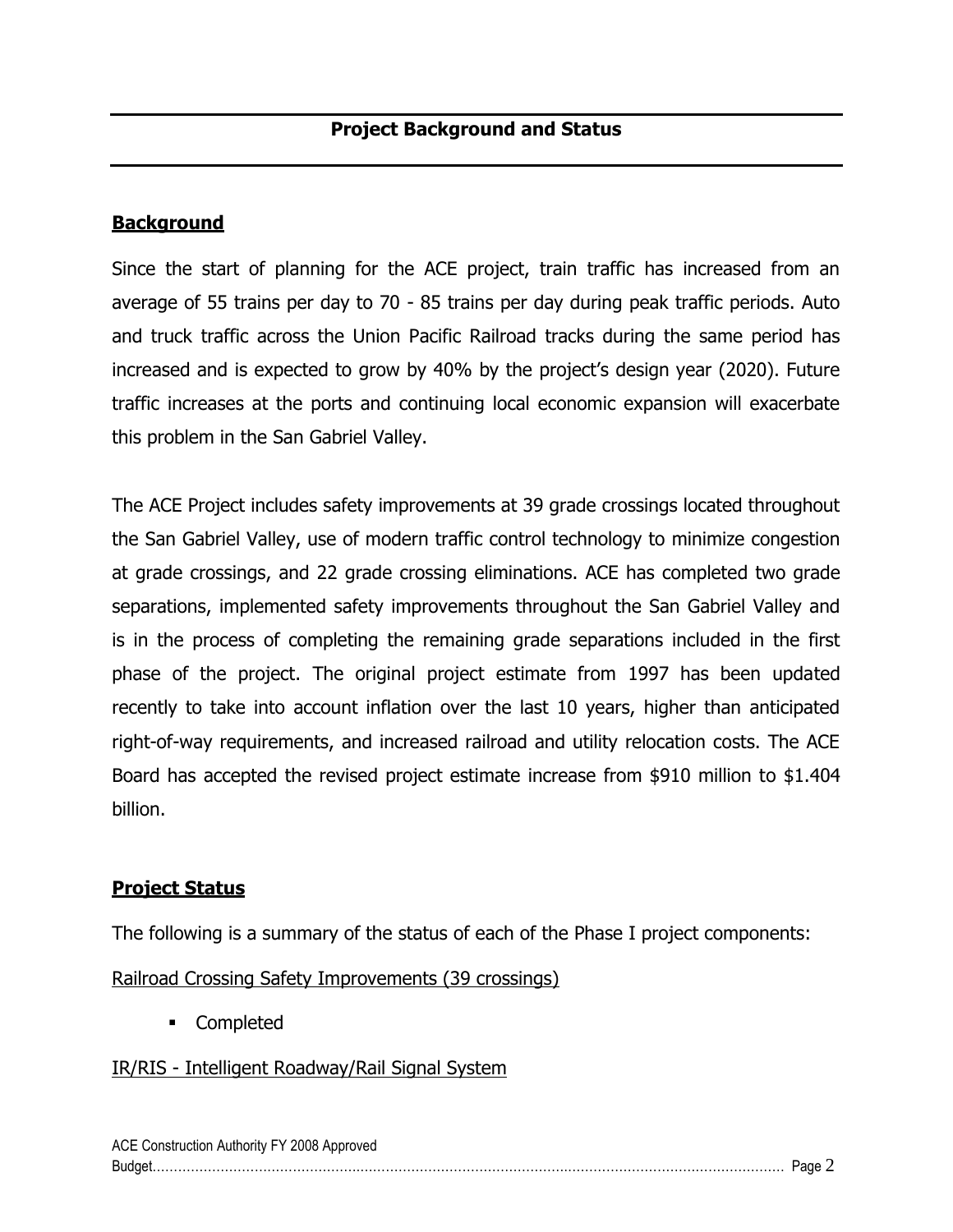**Initial installations of demo system unsuccessful; retrofit under study.** 

Grade Separations (12 crossings eliminated  $-$  8 separations managed by ACE)

- **Two grade separations completed.**
- Five grade separations in construction.
- One grade separation acquiring right-of-way.

#### **Project Map**

![](_page_5_Figure_6.jpeg)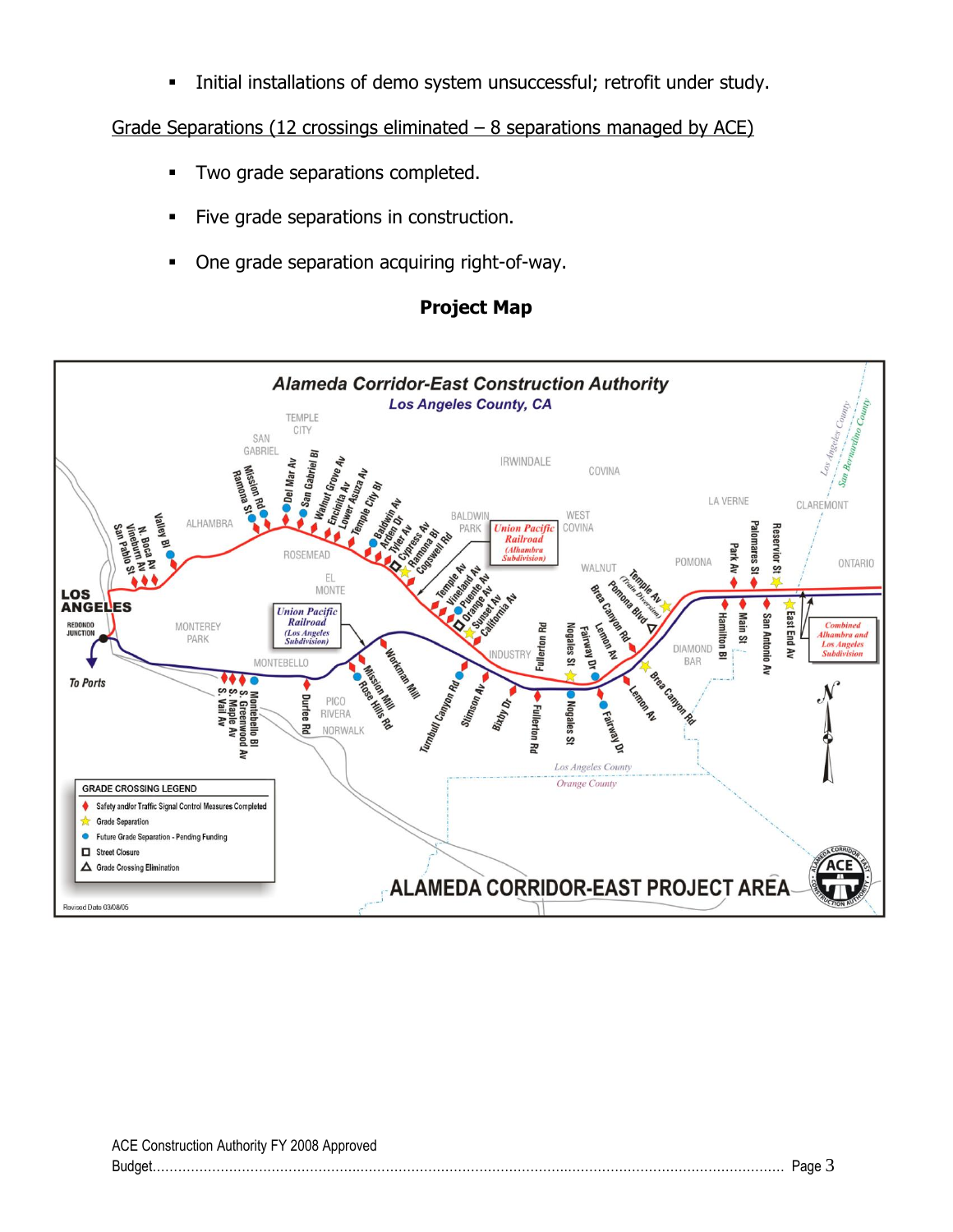#### **Funding Status**

The current cost estimate for Phase I is \$486.1 million. (March 2007 Quarterly Status Report). An additional \$20.1 million in city or railroad requested and funded property enhancements bring the total projected expenditures to \$506.2 million.

The following funding has been authorized for the "baseline" project (excluding enhancements). Not all of these funds are immediately available.

| <b>Funding Source</b>                            | (millions)  |
|--------------------------------------------------|-------------|
| <b>Federal TEA-21 Demonstration Earmark</b>      | \$<br>129.0 |
| <b>Federal SAFTEA-LU Demonstration Earmark</b>   | 73.9        |
| Federal Trade Corridor Grants and Appropriations | 16.4        |
| State Highway Funds (ITIP)                       | 38.7        |
| State General Funds (TCRF)                       | 130.3       |
| MTA "Call for Projects"                          | 128.9       |
| <b>UPRR/SCRRA Contribution</b>                   | 12.5        |
|                                                  |             |

Proposition 1B, passed in November 2006, includes funding for several types of transportation improvements, including trade corridor improvements such as ACE. The State is currently establishing the project administration process for allocating funds to different projects throughout California. The state legislature is currently considering a container fee bill that would generate over \$250 million annually for trade corridor improvements in California's major ports regions. ACE is actively supporting and/or pursuing these anticipated state funds and we are hopeful that significant funding will be available for Phase II of the project.

| ACE Construction Authority FY 2008 Approved |  |
|---------------------------------------------|--|
|                                             |  |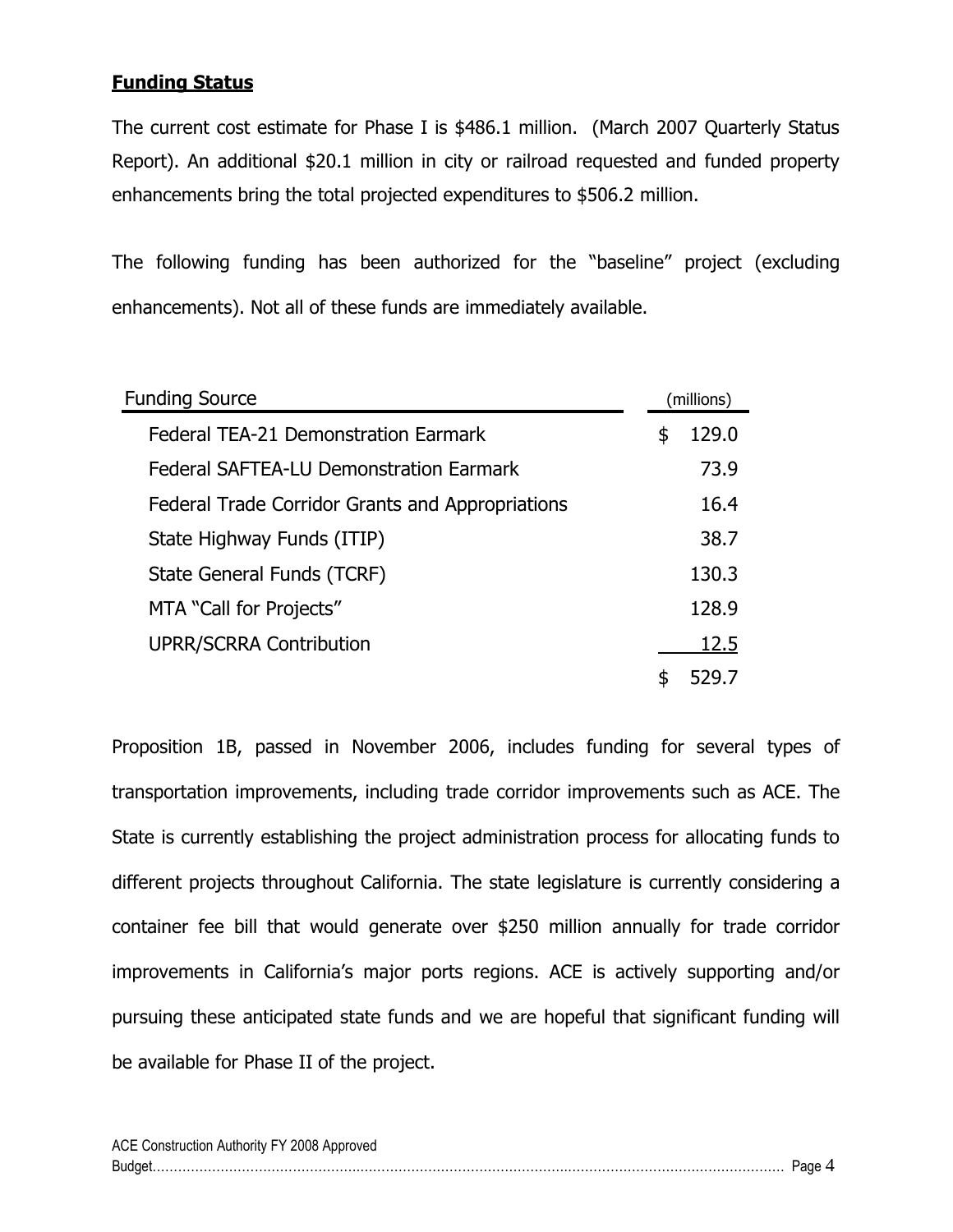## **FY 2007 Budget Status**

The Board of Directors adopted the Fiscal Year (FY) 2007 Budget in May 2006.

The attached table (Exhibit I) compares the FY 2007 Budget to the estimated actual expenses as of June 30, 2007.

As in the past, our annual budget is broken down into two categories – indirect project expense and direct project expense.

#### Indirect Project Expense

Indirect expenses (such as salaries, rent, office supplies, etc.) that cannot easily be charged to specific project activities are billed to grants based on an annual indirect rate plan approved by Caltrans. The rate approved for FY 2007 was 8.5% and included a "catch-up" provision for under spending in prior years. ACE anticipates indirect expenses will be \$4.2 million, about 2% under budget.

Indirect expenses are expected to overrun in two areas, however:

- Salaries (\$16,000 or 2%) due to the addition of a permanent part-time employee.
- Program management (\$237,000 or 16%) due to beginning Baldwin Avenue ROW acquisition which was authorized by the Board in mid-fiscal year.

#### Direct Project Expense

Direct expenses are those than can be readily associated with specific projects such as staff or program management time, engineering, property acquisition, construction, and miscellaneous support costs. As a general rule, overruns in direct annual costs are a positive sign of faster than assumed progress, if total project costs aren't increasing.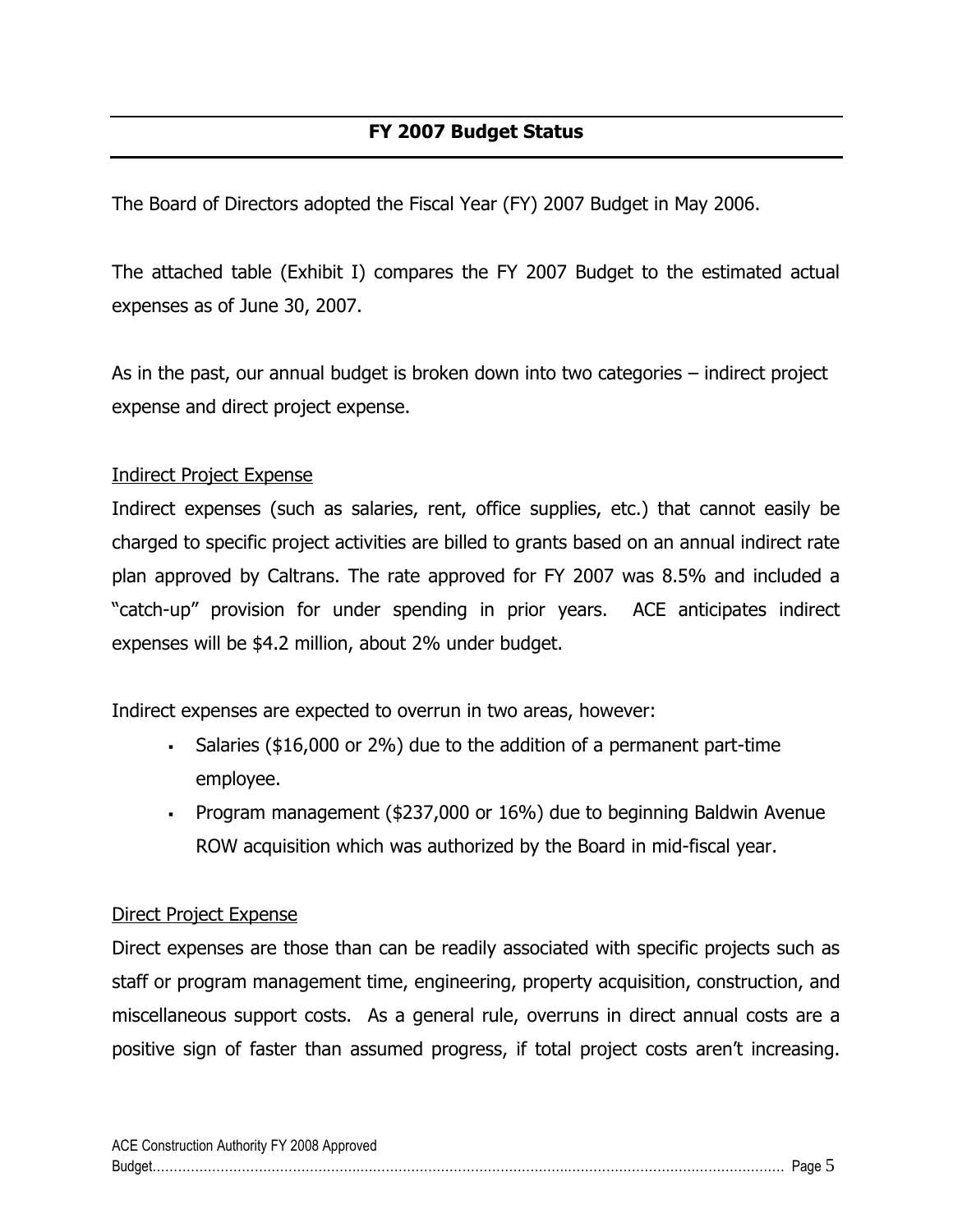Conversely, underruns generally mean slower progress and result in under-collection of indirect costs.

The most significant projected direct expense variances are:

- Legal (over budget)– Higher than anticipated legal expense on Sunset Ave. and Brea Canyon Road right-of-way (ROW) acquisition.
- ROW Acquisition (over budget) Unanticipated purchase of the Hartlieb office building at the Brea Canyon Road site.
- Railroad (under budget) Schedule delays on three projects (Ramona Avenue, Temple Avenue and Brea Canyon Road) and expected increases in Union Pacific Railroad overhead charges not billed as yet.
- Construction (over budget) Strong performance at Brea Canyon Road and other sites.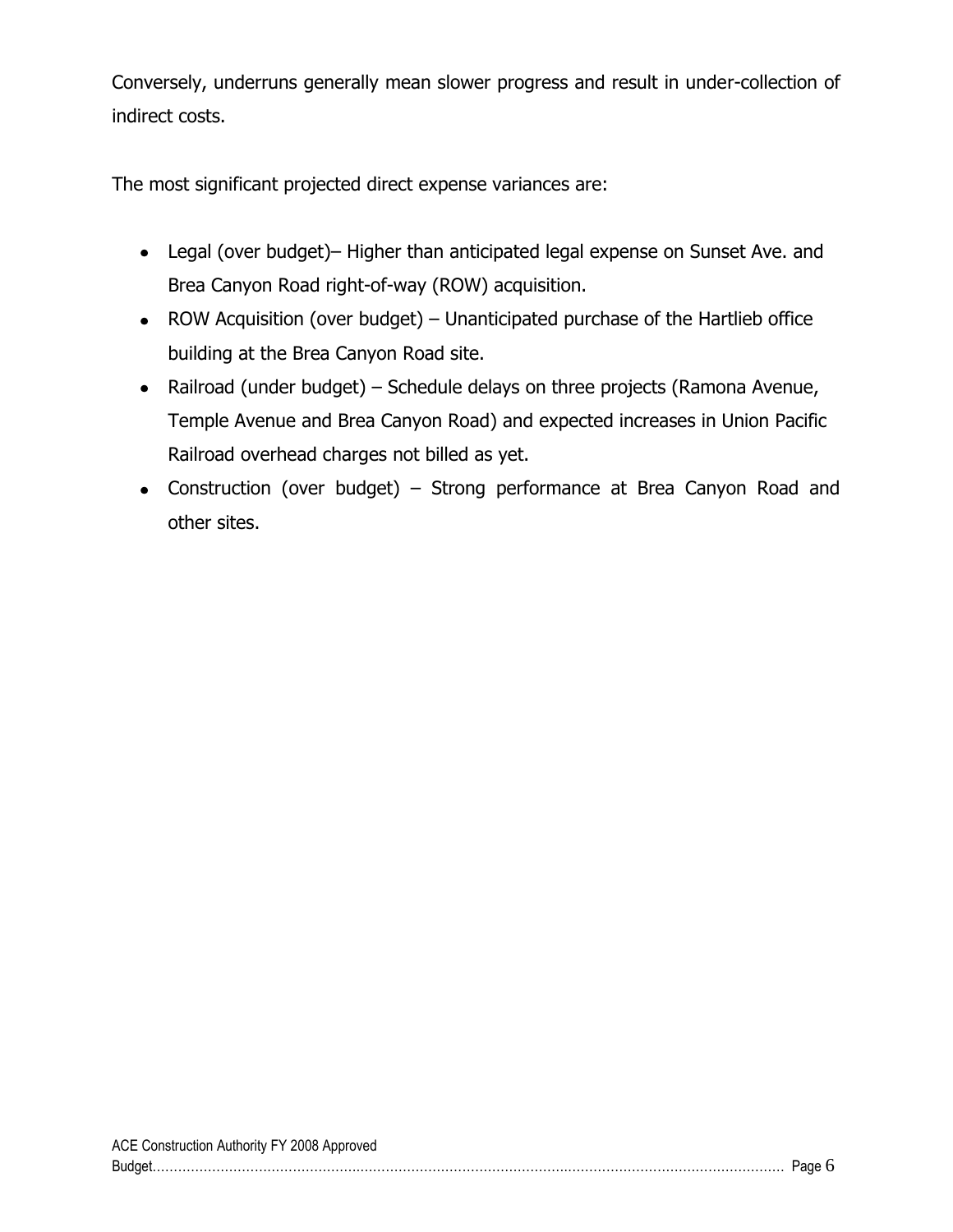# **Exhibit I FY 2007 Budget vs. Est. Actual**

**(\$ in Thousands)**

|                                        | <b>Yr End</b> |               | <b>FY 2007</b>       |        | Under/         |  |
|----------------------------------------|---------------|---------------|----------------------|--------|----------------|--|
| <b>Estimate</b><br><b>Expenditures</b> |               | <b>Budget</b> |                      | (Over) |                |  |
| <b>Indirect</b>                        |               |               |                      |        |                |  |
| <b>Personnel</b>                       |               |               |                      |        |                |  |
| Salaries and Wages                     | \$            | 904           | $\mathcal{S}$<br>888 | \$     | (16)           |  |
| <b>Fringe Benefits</b>                 |               | 411           | 417                  |        | 6              |  |
| <b>Board/Employee Expenses</b>         |               |               |                      |        |                |  |
| Auto/Travel                            |               | 42            | 41                   |        | (1)            |  |
| Training/Memberships                   |               | 5             | 14                   |        | 9              |  |
| <b>Board Related Expenses</b>          |               | 17            | 20                   |        | 3              |  |
| <b>Professional Services</b>           |               |               |                      |        |                |  |
| Auditing/Accounting                    |               | 37            | 40                   |        | 3              |  |
| <b>DBE/Labor Compliance</b>            |               | 114           | 190                  |        | 76             |  |
| Legal - Agency Support                 |               | 39            | 29                   |        | (10)           |  |
| Program Management                     |               | 1,737         | 1,500                |        | (237)          |  |
| <b>State/Federal Advisory Services</b> |               | 222           | 245                  |        | 23             |  |
| <b>Risk Management</b>                 |               | 55            | 65                   |        | 10             |  |
| <b>UPRR</b> Invoice Review             |               | 72            | 62                   |        | (10)           |  |
| <b>Insurance</b>                       |               | 370           | 500                  |        | 130            |  |
| <b>Equipment Expense</b>               |               | 45            | 59                   |        | 14             |  |
| <b>Office Expense</b>                  |               | 201           | 201                  |        |                |  |
| <b>Office Operations</b>               |               | 24            | 54                   |        | 30             |  |
| Other                                  |               | 3             | 7                    |        | $\overline{4}$ |  |
| <b>Total Indirect</b>                  |               | 4,298         | 4,332                |        | 34             |  |
| <b>Direct</b>                          |               |               |                      |        |                |  |
| Salaries and Wages                     |               | 405           | 370                  |        | (36)           |  |
| Program Management                     |               | 2,526         | 1,860                |        | (666)          |  |
| Legal                                  |               | 1,056         | 548                  |        | (508)          |  |
| Labor Compliance                       |               | 185           | 146                  |        | (39)           |  |
| Design                                 |               | 1,243         | 1,242                |        | (1)            |  |
| ROW Acquisition                        |               | 5,950         | 2,186                |        | (3,764)        |  |
| <b>Utility Relocation</b>              |               | 244           | 941                  |        | 697            |  |
| <b>Construction Mgt</b>                |               | 3,939         | 3,795                |        | (144)          |  |
| Railroad                               |               | 4,699         | 10,834               |        | 6,135          |  |
| Construction                           |               | 57,384        | 44,855               |        | (12, 529)      |  |
| Advertising                            |               | 23            | 10                   |        | (13)           |  |
| <b>Total Direct</b>                    |               | 77,654        | 66,787               |        | (10, 867)      |  |
| <b>Total ACE</b>                       | \$            | 81,952        | \$<br>71,119         | \$     | (10, 833)      |  |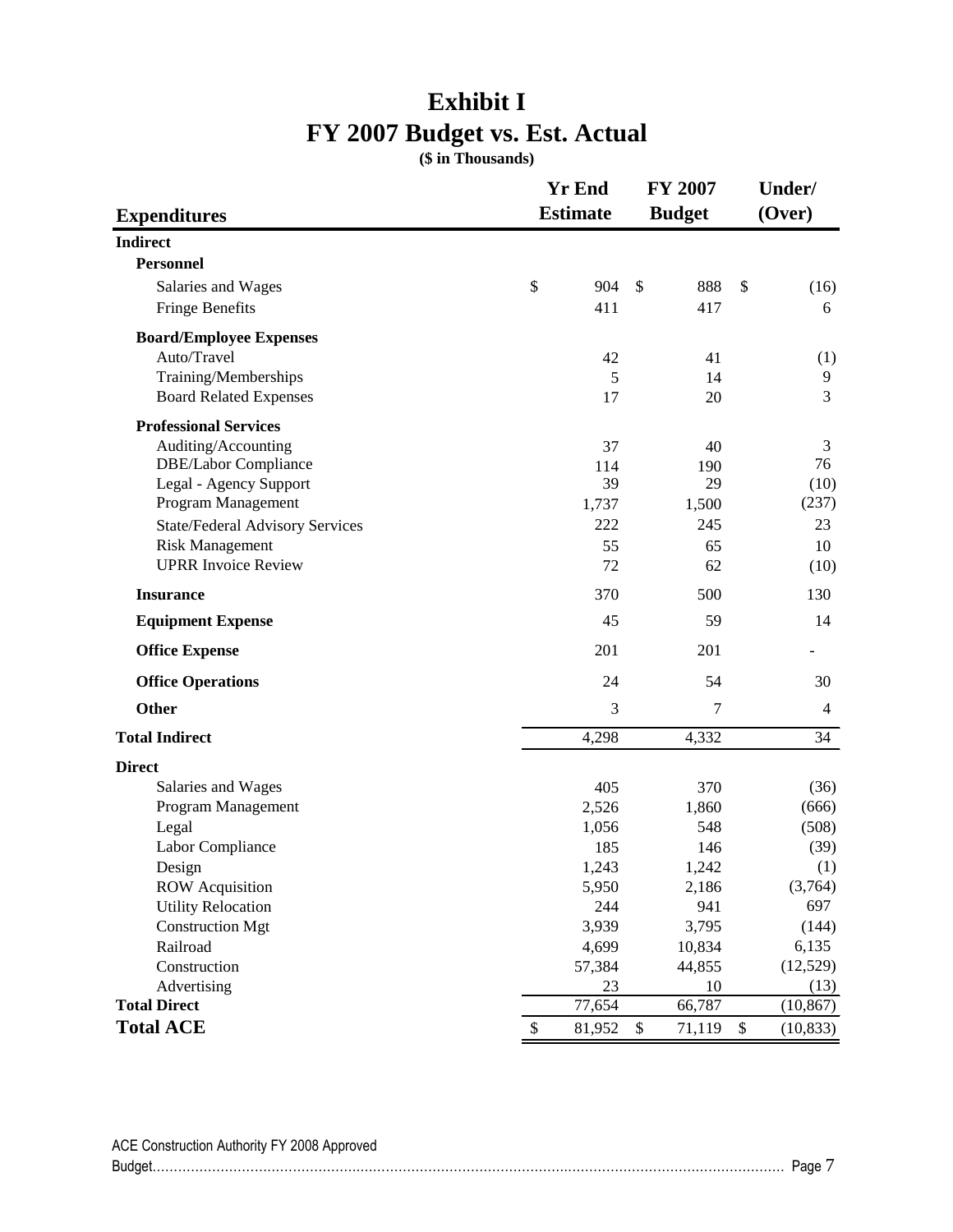## **Meeting FY 2007 Goals**

Last fiscal year"s budget set forth a number of goals for FY 2007. The following is the anticipated status of each goal as of June 30, 2007:

| <b>Project Implementation</b>                                   |                                                                                                                                 |  |  |
|-----------------------------------------------------------------|---------------------------------------------------------------------------------------------------------------------------------|--|--|
| Goal                                                            | <b>Progress</b>                                                                                                                 |  |  |
| San Gabriel Trench: Complete<br>environmental clearance process | Noise and vibration technical study<br>$\bullet$<br>completed<br>SHPPO documentation finalized<br>Caltrans/FHWA reviewing IS/EA |  |  |
| Ramona Boulevard: Construction 90%<br>complete.                 | 75% complete                                                                                                                    |  |  |
| Temple Avenue:                                                  |                                                                                                                                 |  |  |
| Third track: Right-of-way construction<br>completed;            | 98% complete                                                                                                                    |  |  |
| Third Track: Track/signal installation<br>20% complete          | Postponed by UPRR                                                                                                               |  |  |
| Fourth track: Right-of-way construction<br>20% complete         | Completion of engineering and<br>$\bullet$<br>bidding delayed                                                                   |  |  |
| Brea Canyon Road: Construction 35%<br>complete                  | 50% complete                                                                                                                    |  |  |
| Sunset Avenue: Construction 10%<br>complete                     | 5% complete                                                                                                                     |  |  |
| East End Avenue: Construction 30%<br>complete                   | 15% complete                                                                                                                    |  |  |
| Reservoir Street: Open to traffic by<br>November, 2006          | Opened to traffic December 2006                                                                                                 |  |  |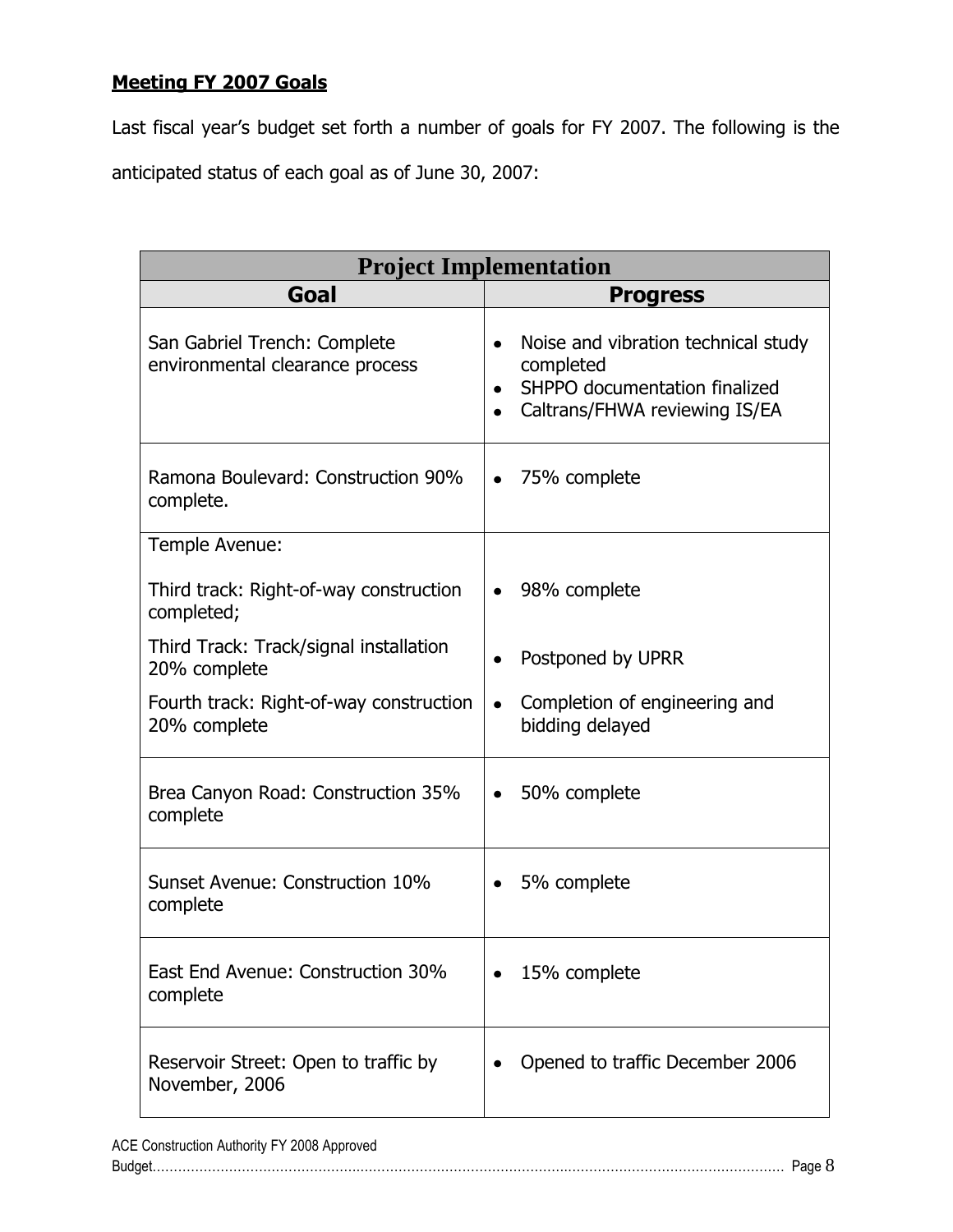| <b>Project Implementation</b>                   |                                                                                                           |  |  |
|-------------------------------------------------|-----------------------------------------------------------------------------------------------------------|--|--|
| Goal                                            | <b>Progress</b>                                                                                           |  |  |
| IRRIS: System under City of Pomona<br>operation | Not accomplished; train detection<br>$\bullet$<br>element failed to meet specs;<br>retrofit being studied |  |  |

| <b>Funding/Financial/Administration</b>                                                        |                                                                                                                                                                                                 |  |  |
|------------------------------------------------------------------------------------------------|-------------------------------------------------------------------------------------------------------------------------------------------------------------------------------------------------|--|--|
| Goal                                                                                           | <b>Progress</b>                                                                                                                                                                                 |  |  |
| Secure initial SAFETEA-LU funding                                                              | FHWA approved Section 1301<br>$\bullet$<br>application (\$31.25M)                                                                                                                               |  |  |
| If State Transportation bond passes,<br>obtain project funding allocation from<br><b>CTC</b>   | Participating in State hearings and<br>$\bullet$<br>CTC working group meetings on<br>guidelines and application process                                                                         |  |  |
| Work with other interested parties to<br>identify permanent goods movement<br>funding source   | ACE included in State Goods<br>$\bullet$<br>Movement Action Plan for \$313 m<br>of Prop 1B bond funds<br>ACE included in SB 974 as eligible<br>$\bullet$<br>project for container fees          |  |  |
| Maintain sound financial and<br>accounting systems and<br>state/federal/local audit compliance | Obtained clean financial audit and<br>$\bullet$<br>management letter<br>Audit findings 1.3% of total<br>$\bullet$<br>contract amount audited<br>MTA now allowing ACE to self-audit<br>contracts |  |  |
| Minimize use of working capital $-$ keep<br>90-95% of note proceeds invested.                  | 94.6 % of note proceeds invested.<br>$\bullet$                                                                                                                                                  |  |  |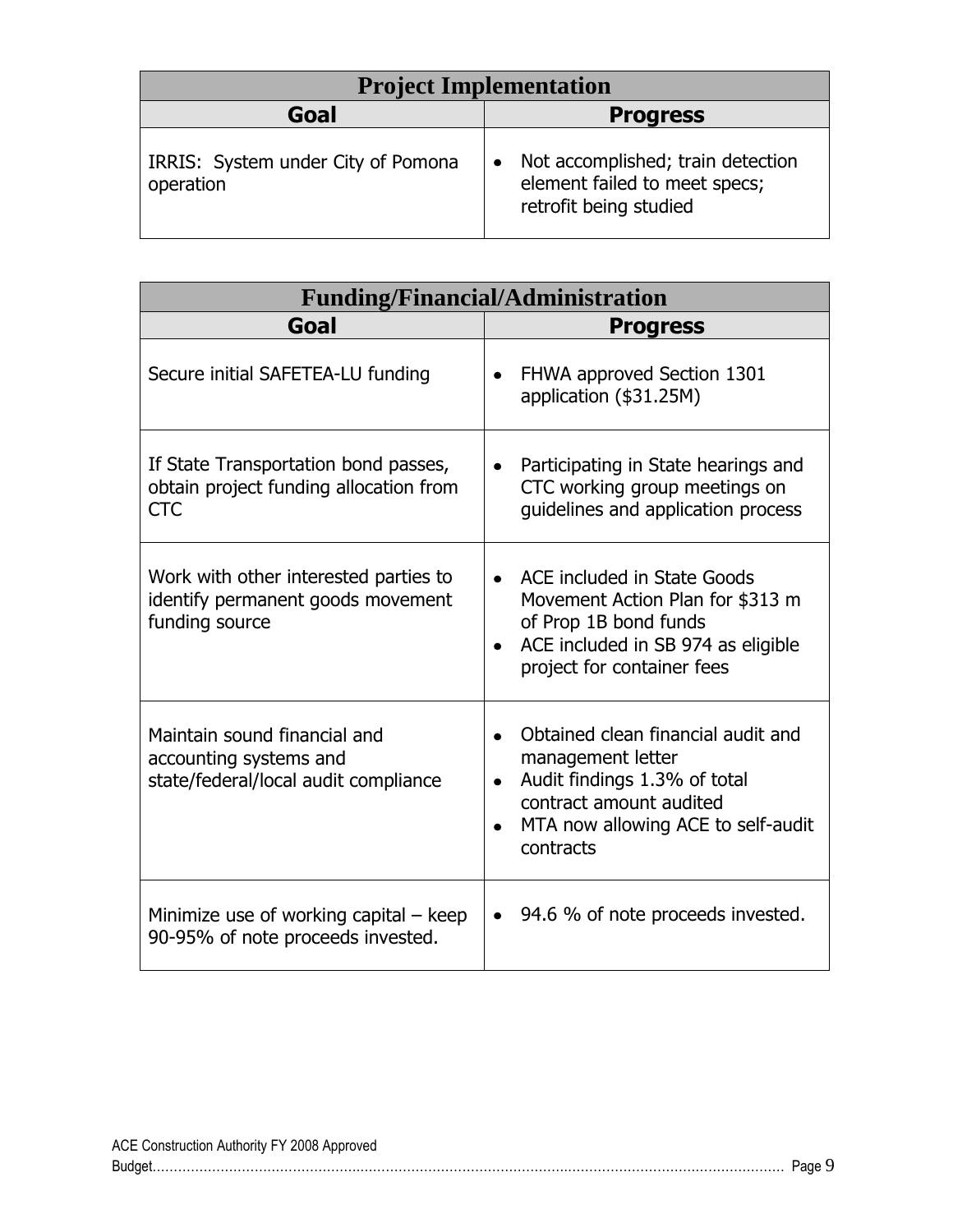| <b>Outreach</b>                                                                                               |                                                                                                                                              |  |  |
|---------------------------------------------------------------------------------------------------------------|----------------------------------------------------------------------------------------------------------------------------------------------|--|--|
| Goal                                                                                                          | <b>Progress</b>                                                                                                                              |  |  |
| Conduct ribbon-cutting ceremony for<br>Reservoir Street project                                               | Reservoir Street project dedication<br>$\bullet$<br>ceremony held on April 2, 2007                                                           |  |  |
| Implement Business Support Program,<br>School Safety Outreach Program and<br>construction outreach activities | <b>Business Support and School Safety</b><br>$\bullet$<br>Outreach programs implemented<br>and construction outreach activities<br>conducted |  |  |
| Adopt DBE program to meet<br>anticipated changes in Caltrans<br>regulations.                                  | Caltrans/FHWA approved ACE<br>revised DBE program                                                                                            |  |  |

## **ACE CONSTRUCTION AUTHORITY FY 2008 GOALS**

Staff proposes to accomplish the following by June 30, 2008 (unless otherwise noted):

## **Project Implementation**

- $\triangleright$  Ramona Boulevard: Open to traffic by Fall 2007
- > Temple Avenue: Fourth track right of way 90% complete
- ▶ Brea Canyon Road: Construction 90% complete
- ▶ Sunset Avenue: Construction 50% complete
- $\triangleright$  East End Avenue: Open to traffic
- $\triangleright$  Baldwin Avenue: All necessary property under ACE control; ready to bid construction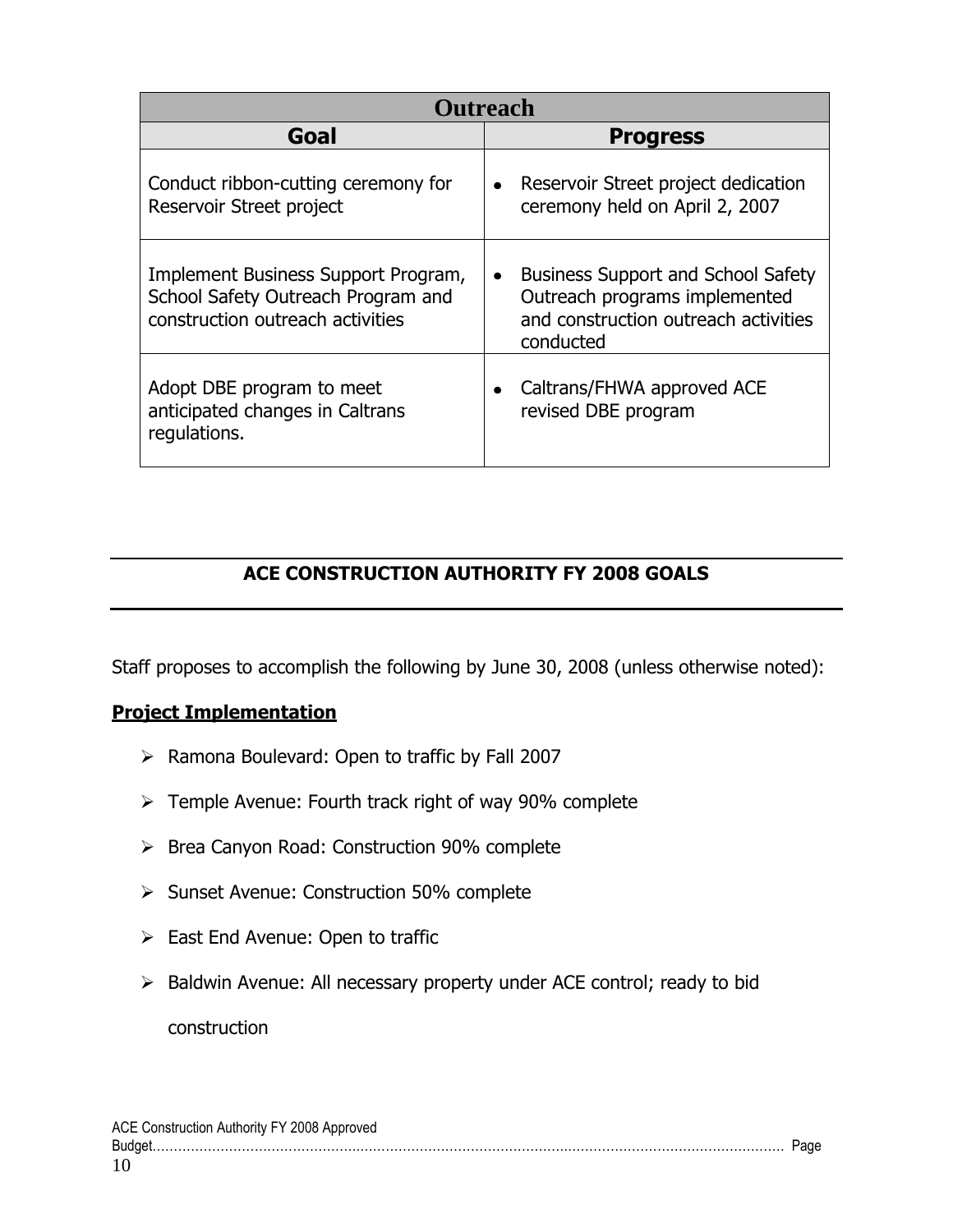- $\triangleright$  San Gabriel Trench: Complete environmental clearance process and substantially complete preliminary engineering
- $\triangleright$  IRRIS: Alternative train detection in testing

## **Funding/Financial/Administration**

- $\triangleright$  Approve \$5M TCSP grant application
- FY '08 Appropriation earmark approved project funding allocation from CTC Obtain earmark of Prop 1B goods movement funds for Phase II projects
- $\triangleright$  Support passage of SB 974
- $\triangleright$  Seek dedicated freight trust fund in SAFE-TEA reauthorization
- $\triangleright$  Obtain clean financial audit and management letter
- $\triangleright$  Create self-audit program
- $\triangleright$  Maintain at least 95% of note proceeds invested.

## **Outreach**

- Conduct ribbon-cutting ceremonies for Ramona Boulevard and East End Avenue projects
- $\triangleright$  Continue business support, school safety outreach programs
- $\triangleright$  Continue to implement DBE goals for contract letting during FY'08
- ▶ Conduct at least one environmental outreach meeting for San Gabriel Trench project.

The above goals do not address implementing Phase II projects other than initial design

of the San Gabriel Trench due to lack of committed funding at this point.

ACE Construction Authority FY 2008 Approved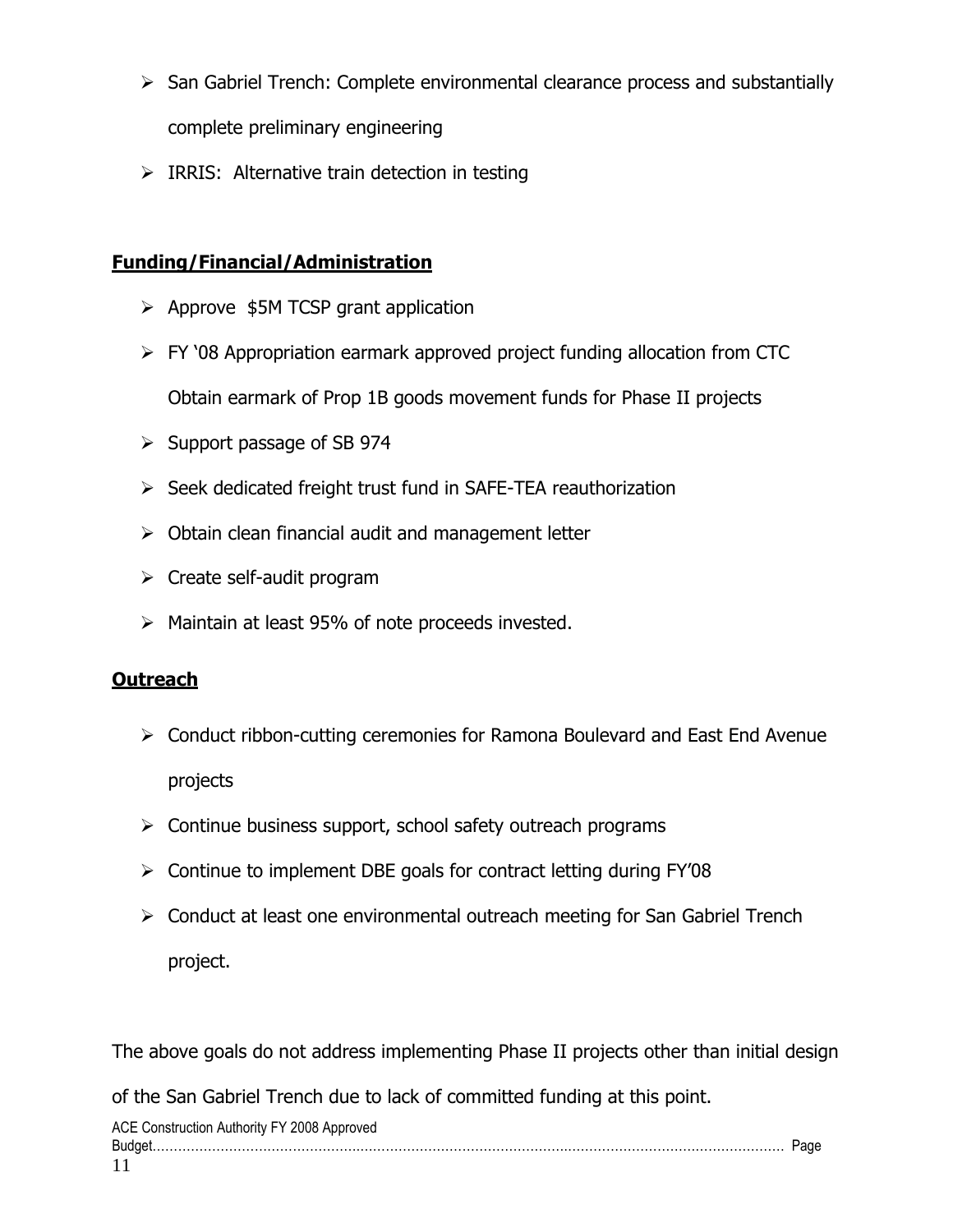## **FY 2008 ACE Construction Authority Budget**

ACE has developed and implemented budgeting, accounting and project control systems that meet generally accepted accounting standards with the goal of delivering a project that accomplishes its intended purposes as expeditiously as possible and within budget.

#### **Budget Development**

The budget for FY 2008 (July 1, 2007 through June 30, 2008) was developed in two parts: project direct expense and indirect expense.

The project direct expense was developed using an estimate-at-complete model that time-phases ACE"s best estimate of how much each task (i.e., design, right-of-way acquisition, construction) of a project will cost over the life of the project and its rate of progress over the upcoming fiscal year. Management reviews the forecast for each project for reasonableness and adjustments are made as necessary. The forecasts are summarized for all projects, adjustments to the overall level of spending are made as needed and the resulting forecast for FY 2008 becomes the basis for the approved budget.

The indirect budget is developed by line item, based on past experience and changed levels of effort in FY 2008. The ratio of indirect costs to direct costs is used to calculate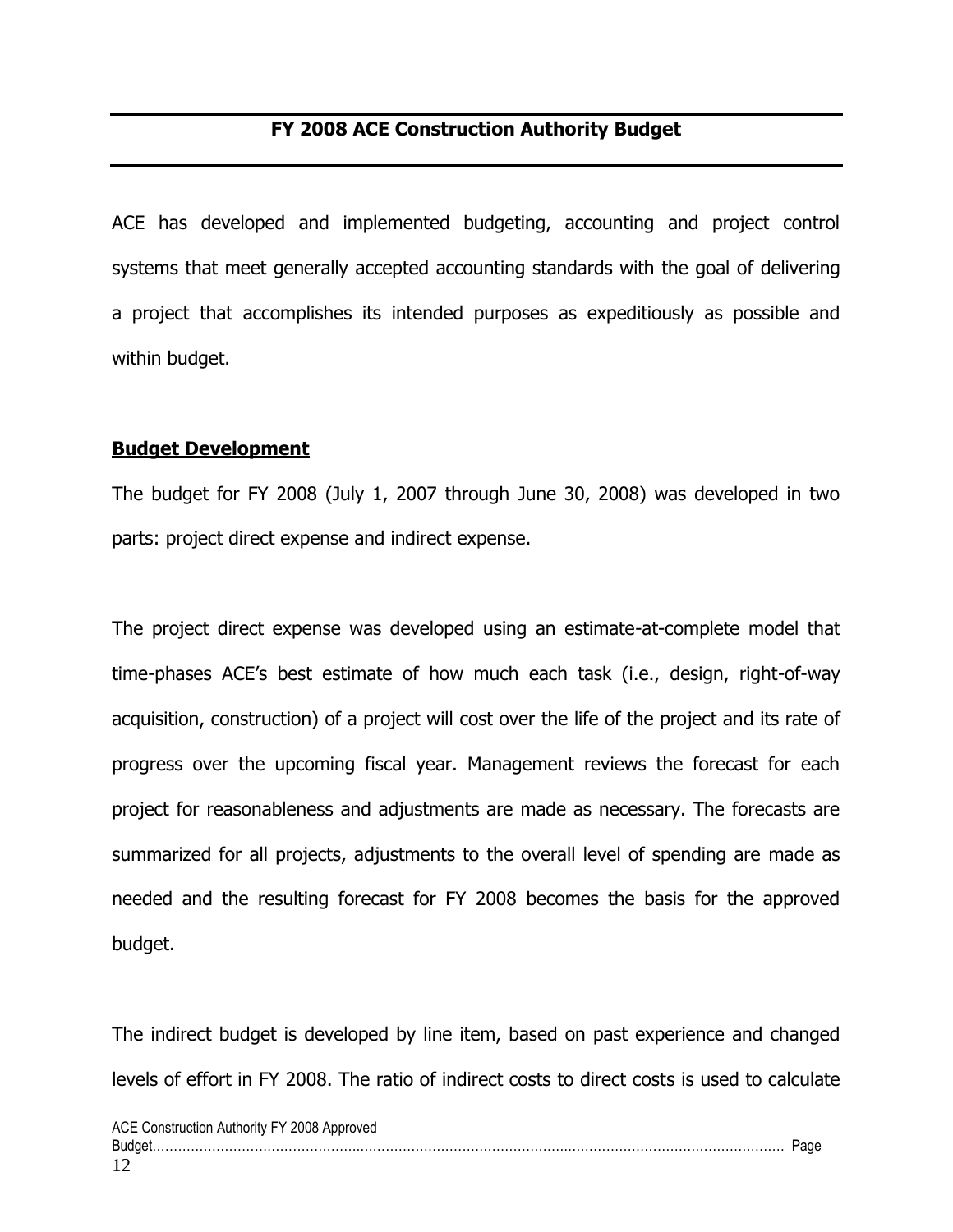the Indirect Rate Plan that is submitted to Caltrans for approval and becomes the basis for billing indirect costs in FY 2008.

The FY 2008 budget does not request Board approval for new contracts nor amendments to existing contracts. Each contract authorization will be brought to the Board for any necessary action.

The FY 2008 budget provides only for activity for which the Authority has committed funding. Therefore, there is no proposed budget for Phase II projects other than the design of the San Gabriel Trench. In the event additional funding becomes available we will amend the FY 2008 budget as necessary.

#### **FY 2008 Budget**

The FY 2008 Budget is presented in Exhibit II. Exhibit II A includes estimate revenues and income from our grant anticipation note program. Exhibit III compares the estimated actuals for FY 2007 to the budget for FY 2008.

The following addresses significant line item increases (\$10,000 or more and more than a 10% increase) approved for FY 2008 compared to the FY 2007 estimated actuals for all "indirect" expenses. Any basis for changes in the construction related line items are a result of our most current projection of construction progress, as described above.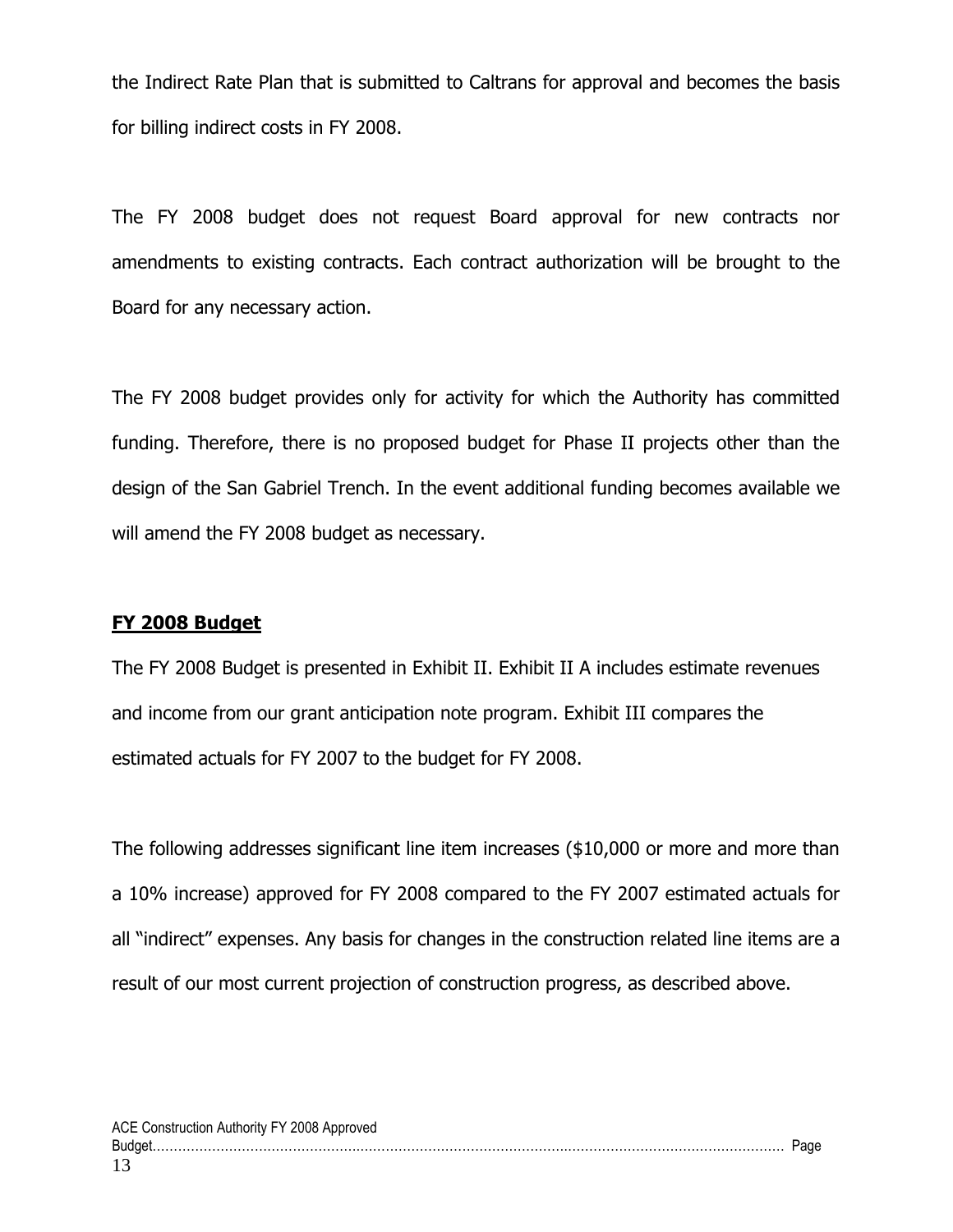- Staff Salaries and Benefits The FY 2008 budget is based on existing staffing levels plus one additional project manager (previously authorized), and provides for a 6% merit salary adjustment pool to be administered per our adopted salary guidelines.
- Insurance The primary cost is excess construction liability coverage. It is now  $\bullet$ acquired on an annual basis in September of each year. The budgeted amount represents, in conjunction with our insurance broker, our best estimate on advice of our insurance consultant, of the cost of the upcoming policy plus the other required policies.
- Program Management FY 2008 Budget includes one-half person year each for procurement support and project scheduling.
- Equipment Expense The increased cost reflects the replacement of existing computers in the agency.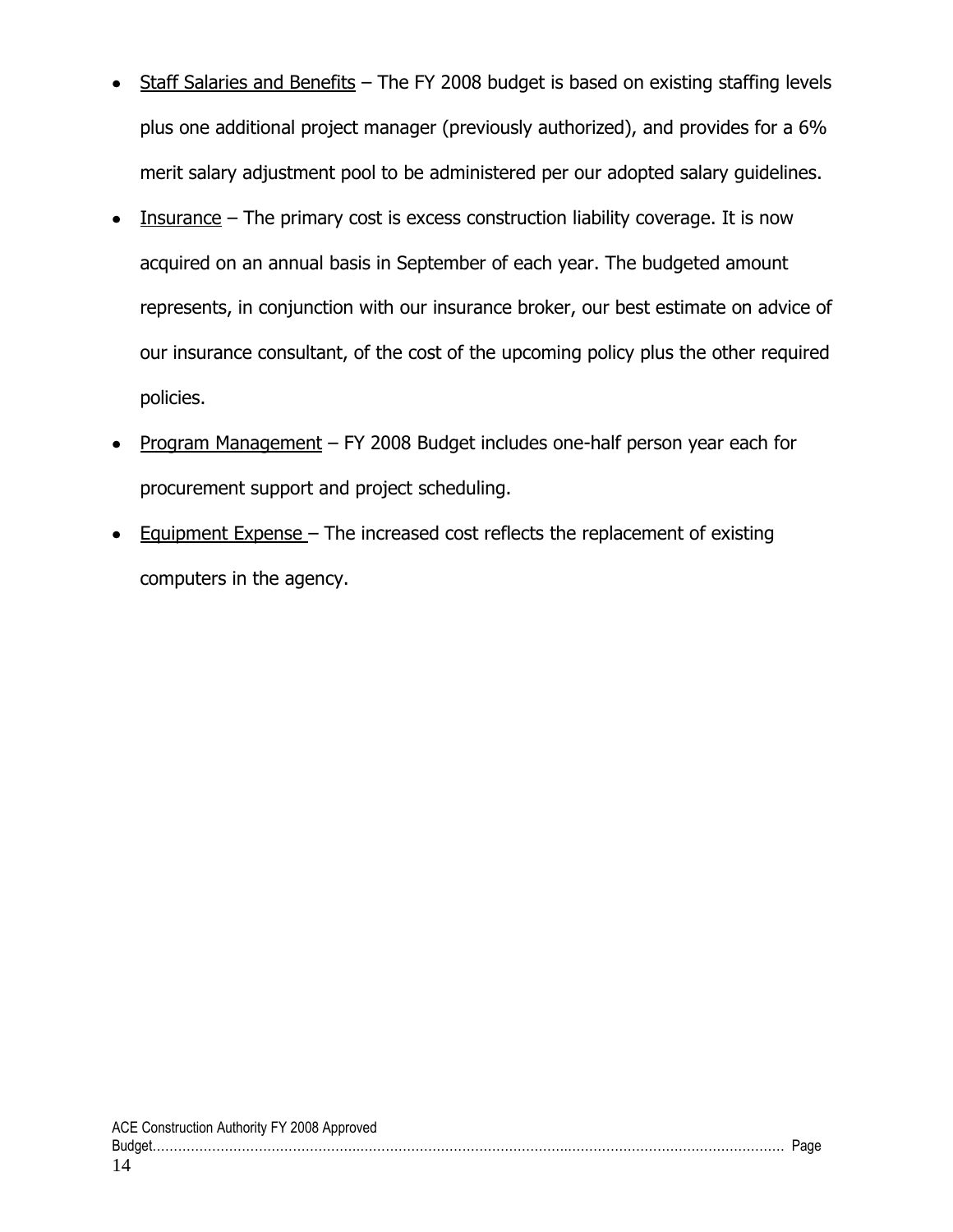# **Exhibit II**

# **FY 2008 Approved Budget with Type of Expenditure**

**(\$ in Thousands)**

|                                        | <b>FY 2008</b>  |
|----------------------------------------|-----------------|
| <b>Expenditures</b>                    | <b>Approved</b> |
| <b>Indirect</b>                        |                 |
| <b>Personnel</b>                       |                 |
| Salaries and Wages                     | \$<br>1,025     |
| <b>Fringe Benefits</b>                 | 468             |
| <b>Board/Employee Expenses</b>         |                 |
| Auto/Travel                            | 49              |
| Training/Memberships                   | 6               |
| <b>Board Related Expenses</b>          | 20              |
| <b>Professional Services</b>           |                 |
| Auditing/Accounting                    | 40              |
| <b>DBE/Labor Compliance</b>            | 120             |
| Legal - Agency Support                 | 40              |
| Program Management                     | 1,977           |
| <b>State/Federal Advisory Services</b> | 230             |
| <b>Risk Management</b>                 | 60              |
| <b>UPRR Invoice Review</b>             | 72              |
| <b>Insurance</b>                       | 407             |
| <b>Equipment Expense</b>               | 77              |
| <b>Office Expense</b>                  | 210             |
| <b>Office Operations</b>               | 27              |
| Other                                  | 5               |
| <b>Total Indirect</b>                  | 4,833           |
| <b>Direct</b>                          |                 |
| Salaries and Wages                     | 485             |
| Program Management                     | 4,111           |
| Legal                                  | 955             |
| Labor Compliance                       | 174             |
| Design                                 | 2,764           |
| <b>ROW</b> Acquisition                 | 14,574          |
| <b>Utility Relocation</b>              | 1,616           |
| <b>Construction Mgt</b>                | 4,773           |
| Railroad                               | 18,699          |
| Construction<br>Advertising            | 50,874          |
| <b>Total Direct</b>                    | 99,025          |
| <b>Total ACE</b>                       | \$<br>103,858   |
|                                        |                 |

| ACE Construction Authority FY 2008 Approved |  |
|---------------------------------------------|--|
|                                             |  |
|                                             |  |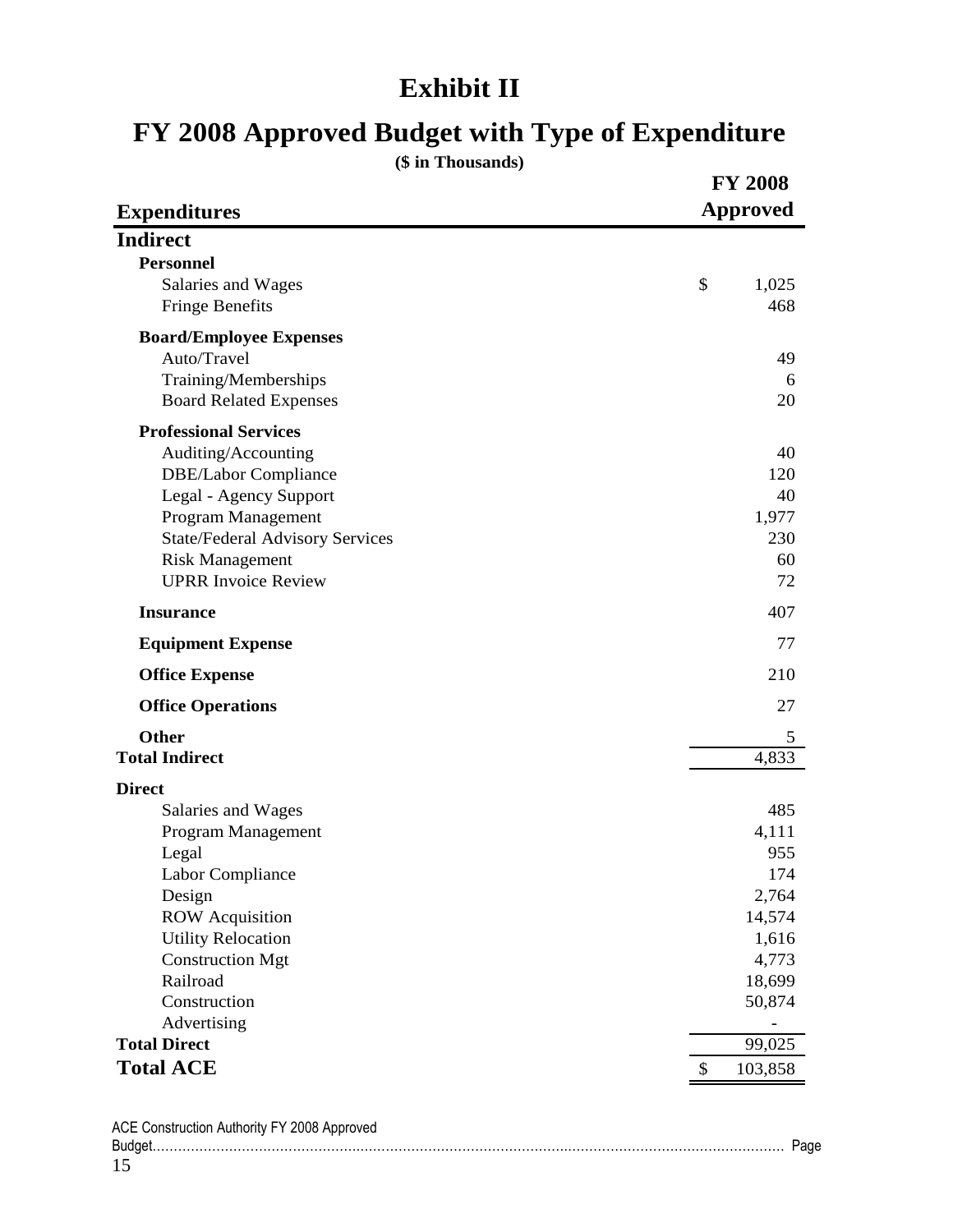# **Exhibit II A**

# **FY 2008 Approved Budget with Type of Expenditure**

**(\$ in Thousands)**

|                                             | <b>FY 2008</b><br><b>Approved</b> |  |
|---------------------------------------------|-----------------------------------|--|
| <b>Revenues</b>                             |                                   |  |
| Federal                                     | \$<br>32,517                      |  |
| State                                       | 57,691                            |  |
| Local                                       | 14,685                            |  |
| Other                                       | 8,265                             |  |
| <b>Total Revenues</b>                       | 113,158                           |  |
| <b>Operating Expenditures</b>               |                                   |  |
| <b>Direct</b>                               |                                   |  |
| Design                                      | 3,009                             |  |
| <b>ROW</b> Acquisition                      | 22,856                            |  |
| Construction                                | 67,903                            |  |
| <b>Construction Management</b>              | 6,291                             |  |
| <b>Betterment</b>                           | 5,966                             |  |
| <b>Total Direct</b>                         | 106,025                           |  |
| <b>Indirect</b>                             |                                   |  |
| Personnel                                   | 1,493                             |  |
| <b>Board/Employee Expenses</b>              | 75                                |  |
| <b>Professional Services</b>                | 2,539                             |  |
| Insurance                                   | 407                               |  |
| <b>Equipment Expense</b>                    | 77                                |  |
| <b>Office Expense</b>                       | 210                               |  |
| <b>Office Operations</b>                    | 27                                |  |
| Other                                       | 5                                 |  |
| <b>Total Indirect</b>                       | 4,833                             |  |
| <b>Total Operating Expenditures</b>         | 110,858                           |  |
| <b>Excess of Revenue over</b>               |                                   |  |
| <b>Expenditures before Financing</b>        | 2,300                             |  |
| <b>Financing Income</b>                     |                                   |  |
| <b>Investment Revenue</b>                   | 4,888                             |  |
| <b>Interest and Related Expenses</b>        | 4,138                             |  |
| <b>Net Financing Income/Expense</b>         | 750                               |  |
| <b>Excess of Revenues over Expenditures</b> | 3,050                             |  |
| <b>Fund Balance Beginning of Period</b>     | 11,905<br>\$                      |  |
| <b>Fund Balance End of Period</b>           | \$<br>14,955                      |  |

| ACE Construction Authority FY 2008 Approved |  |
|---------------------------------------------|--|
|                                             |  |
| 16                                          |  |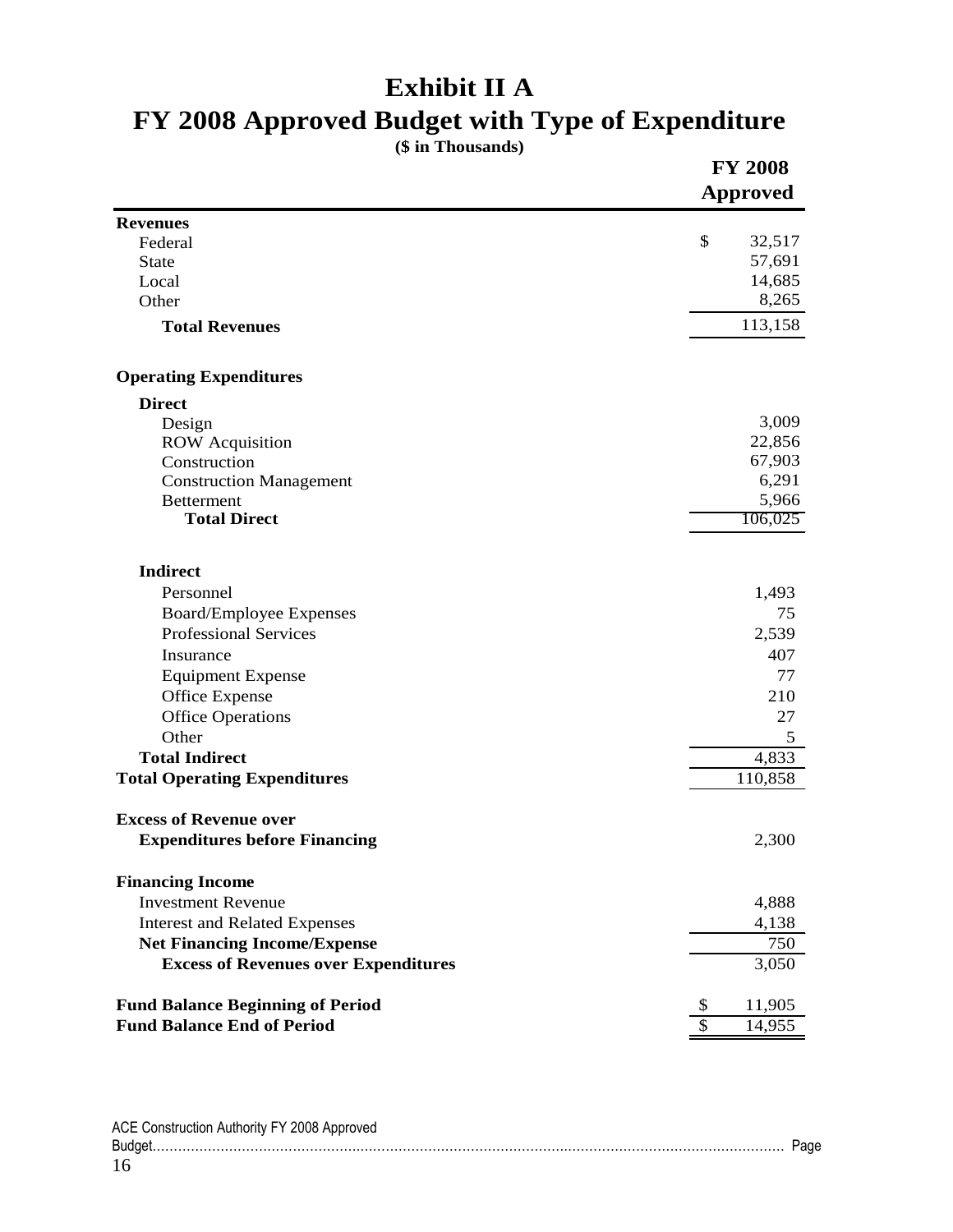| <b>Expenditures</b>                    | <b>FY 2007</b><br><b>Estimate</b> |               | <b>FY 2008</b><br>Approved |                           | Incr/<br><b>Decr</b> | (Decr) | $\frac{0}{0}$ |
|----------------------------------------|-----------------------------------|---------------|----------------------------|---------------------------|----------------------|--------|---------------|
| <b>Indirect</b>                        |                                   |               |                            |                           |                      |        |               |
| <b>Personnel</b>                       |                                   |               |                            |                           |                      |        |               |
| Salaries and Wages                     | \$<br>904                         | $\mathcal{S}$ | 1,025                      | $\boldsymbol{\mathsf{S}}$ | 121                  |        | 13%           |
| <b>Fringe Benefits</b>                 | 411                               |               | 468                        |                           | 57                   |        | 14%           |
| <b>Board/Employee Expenses</b>         |                                   |               |                            |                           |                      |        |               |
| Auto/Travel                            | 42                                |               | 49                         |                           | $\tau$               |        | 17%           |
| Training/Memberships                   | 5                                 |               | 6                          |                           | $\mathbf{1}$         |        | 20%           |
| <b>Board Related Expenses</b>          | 17                                |               | 20                         |                           | 3                    |        | 18%           |
| <b>Professional Services</b>           |                                   |               |                            |                           |                      |        |               |
| Auditing/Accounting                    | 37                                |               | 40                         |                           | $\mathfrak{Z}$       |        | 8%            |
| DBE/Labor Compliance                   | 114                               |               | 120                        |                           | 6                    |        | 5%            |
| Legal - Agency Support                 | 39                                |               | 40                         |                           | 1                    |        | 3%            |
| Program Management                     | 1,737                             |               | 1,977                      |                           | 240                  |        | 14%           |
| <b>State/Federal Advisory Services</b> | 222                               |               | 230                        |                           | $\,8\,$              |        | 4%            |
| <b>Risk Management</b>                 | 55                                |               | 60                         |                           | 5                    |        | 9%            |
| <b>UPRR</b> Invoice Review             | 72                                |               | 72                         |                           |                      |        | 0%            |
| <b>Insurance</b>                       | 370                               |               | 407                        |                           | 37                   |        | 10%           |
| <b>Equipment Expense</b>               | 45                                |               | 77                         |                           | 32                   |        | 71%           |
| <b>Office Expense</b>                  | 201                               |               | 210                        |                           | 9                    |        | 4%            |
| <b>Office Operations</b>               | 24                                |               | 27                         |                           | 3                    |        | 13%           |
| <b>Other</b>                           | 3                                 |               | 5                          |                           | $\overline{2}$       |        | 67%           |
| <b>Total Indirect</b>                  | 4,298                             |               | 4,833                      |                           | 535                  |        | 12%           |
| <b>Direct</b>                          |                                   |               |                            |                           |                      |        |               |
| Salaries and Wages                     | 405                               |               | 485                        |                           | 80                   |        | 20%           |
| Program Management                     | 2,526                             |               | 4,111                      |                           | 1,585                |        | 63%           |
| Legal                                  | 1,056                             |               | 955                        |                           | (101)                |        | $-10%$        |
| Labor Compliance                       | 185                               |               | 174                        |                           | (11)                 |        | $-6%$         |
| Design                                 | 1,243                             |               | 2,764                      |                           | 1,521                |        | 122%          |
| <b>ROW</b> Acquisition                 | 5,950                             |               | 14,574                     |                           | 8,624                |        | 145%          |
| <b>Utility Relocation</b>              | 244                               |               | 1,616                      |                           | 1,372                |        | 563%          |
| <b>Construction Mgt</b>                | 3,939                             |               | 4,773                      |                           | 834                  |        | 21%           |
| Railroad                               | 4,699                             |               | 18,699                     |                           | 14,000               |        | 298%          |
| Construction                           | 57,384                            |               | 50,874                     |                           | (6,510)              |        | $-11%$        |
| Advertising                            | 23                                |               | $\overline{\phantom{a}}$   |                           | (23)                 |        | $-100%$       |
| <b>Total Direct</b>                    | 77,654                            |               | 99,025                     |                           | 21,371               |        | 28%           |
| <b>Total ACE</b>                       | \$<br>81,952                      | \$            | 103,858                    | \$                        | 21,906               |        | 27%           |

# **Exhibit III**

## **Comparison - FY 2007 Estimated Actuals vs. FY 2008 Approved (\$ in Thousands)**

ACE Construction Authority FY 2008 Approved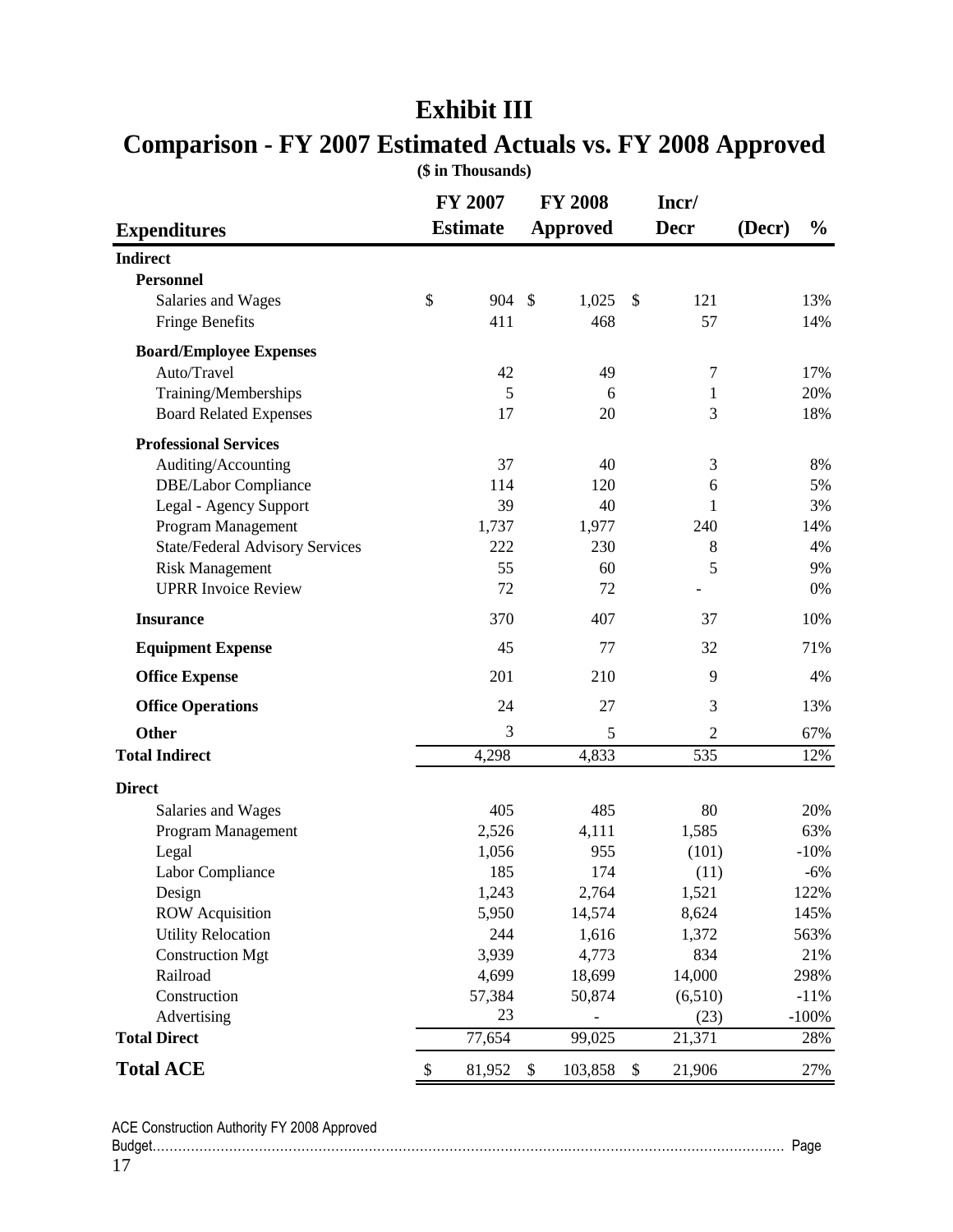#### **Project Financing**

The San Gabriel Valley Council of Governments (SGVCOG) is the "parent" of the ACE Construction Authority and has authorized the issuance of up to \$100 million in taxexempt Grant Anticipated Notes (GANs) backed by a bank guarantee. There is currently \$100 million outstanding. This program has been in place since 2001. The bank guaranteeing our notes committed in 2005 to a ten-year program.

Proceeds from the program are invested in the State of California's Local Agency Investment Fund (LAIF) and local banks. The net interest income (interest revenue less interest and fee expense) of the program has been over \$1.5 million over the life of the program. We believe that the cost of the notes will continue to be self-funding over the life of the project.

Because the ACE Construction Authority continues to have no other sources of revenue other than grants and contributions from funding agencies, ACE staff will make every effort to ensure that all expenditures are reimbursable by federal, state or local grants.

Staff is making every effort it can to operate in this stringent financial environment, but the Board needs to be aware of the practical difficulties of recovering every expense. We use this Budget submittal to annually advise the Board of the cumulative exposure for unreimbursed costs the Authority is incurring. As of this date, we have incurred the following unreimbursed or unreimbursable expenses, dating back to the beginning of

the ACE Construction Authority: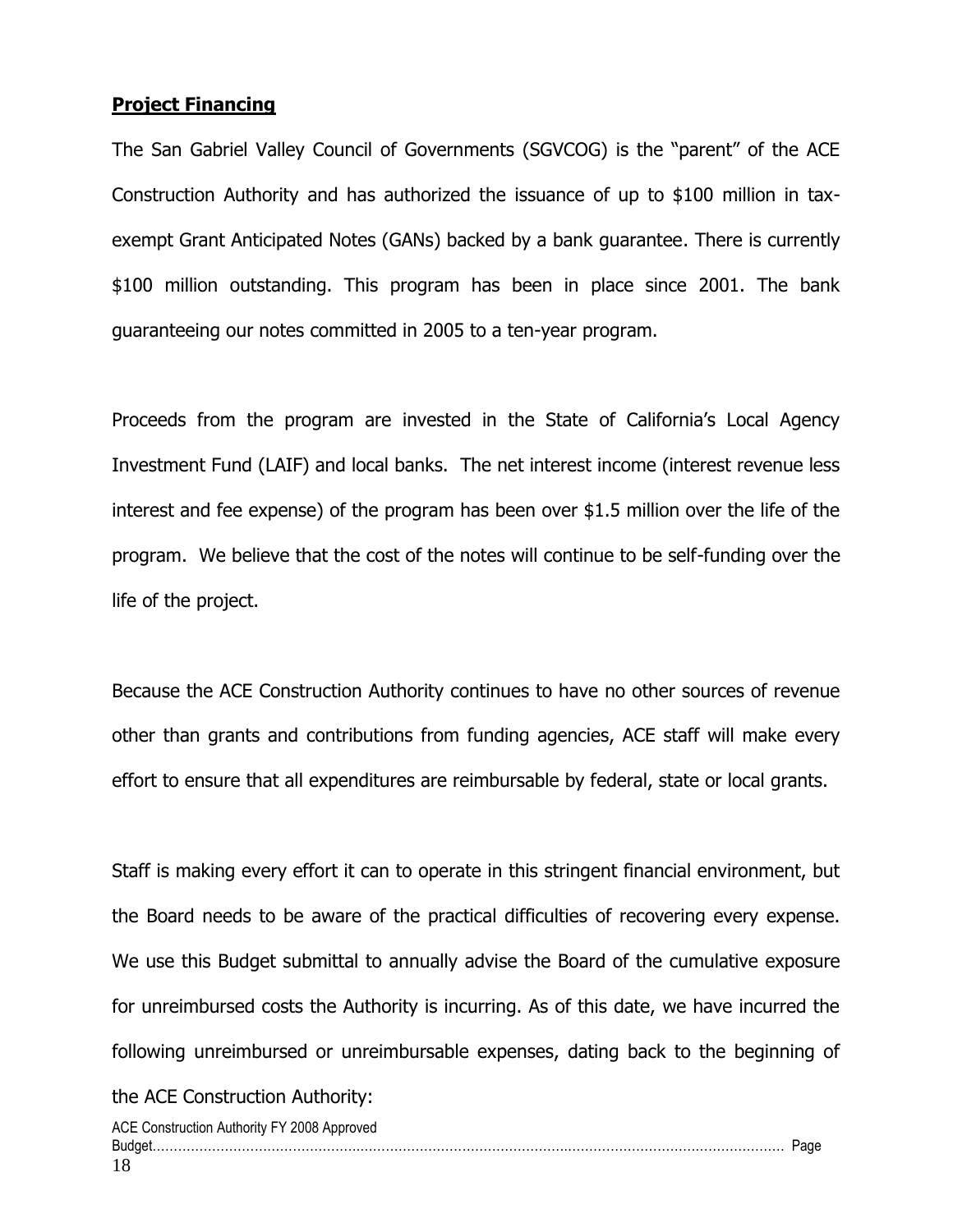| FY 1998: | \$71,185  | Expenses incurred by SGVCOG prior to 6/30/98 not |
|----------|-----------|--------------------------------------------------|
|          |           | reimbursed by MTA                                |
| FY 2000: | 11,298    | Net interest cost of loan from City of Industry  |
| FY 2001: | 2,738     | Net interest cost of loan from City of Industry  |
| FY 2006: | 105,529   | Payment to SGVCOG for claimed un-reimbursed      |
|          |           | expenses                                         |
|          | \$190,750 | Estimated total – project-life-to-date           |

Based on experience to date, we expect the net income of our cash flow financing to be sufficient to pay for our cumulative unreimbursed expense.

## **Budget Amendments And Revisions**

Staff will continue to provide the Board with project status and budget updates on a quarterly basis. A mid-year review of the upcoming fiscal year will be done in January and proposed revisions, if any, will be submitted for Board approval at that time.

## **Board Review And Approval**

The proposed budget is presented to the Board and to the public for consideration at the May Board meeting. Any changes will be incorporated into the approved budget and submitted to the San Gabriel Valley Council of Governments for consideration at their June meeting.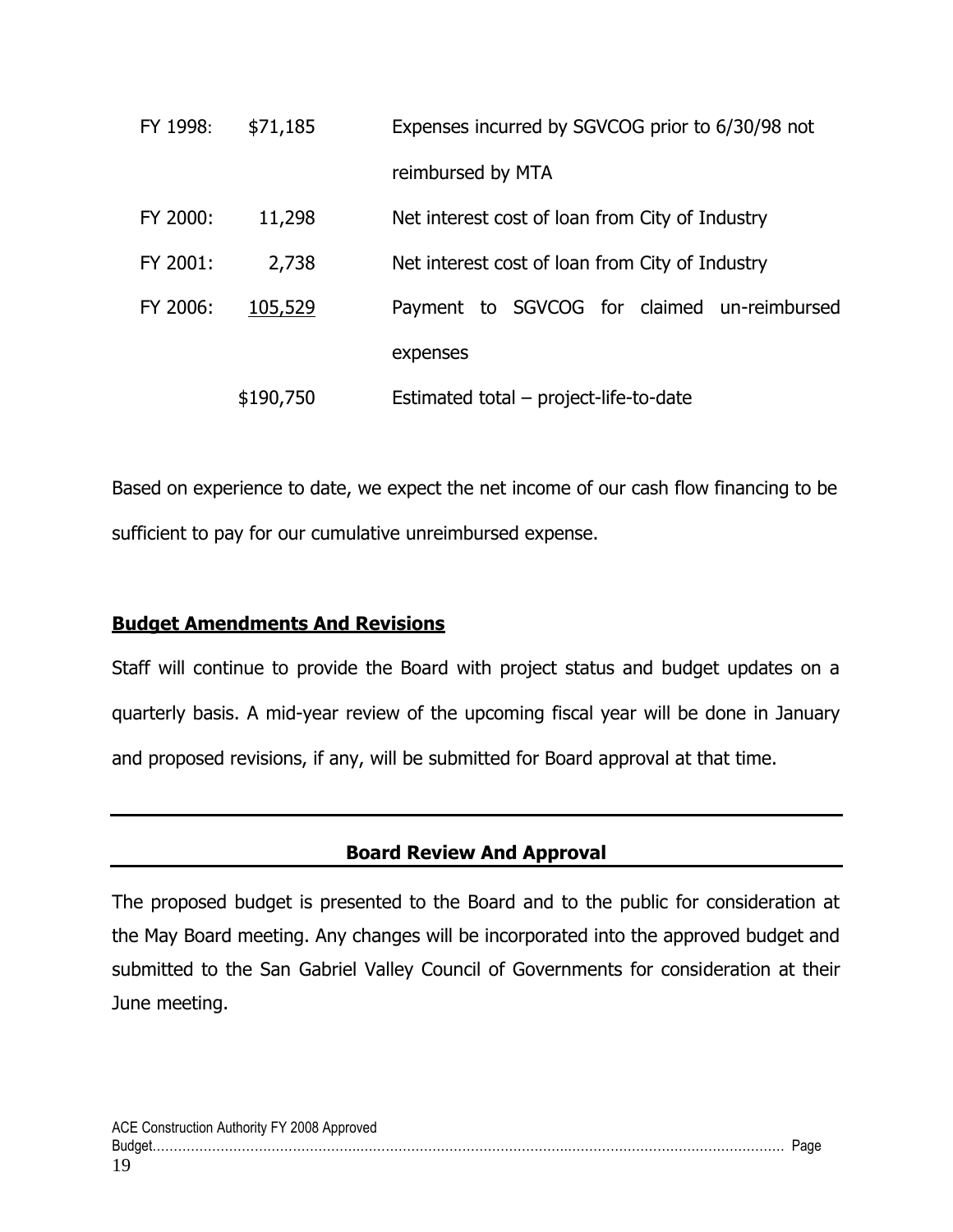# **FY 2008 Budget Glossary Indirect Expenses**

| <b>Personnel</b>                       |                                                        |
|----------------------------------------|--------------------------------------------------------|
| Salaries and Wages                     | <b>Salaries</b><br>for employees and temporary<br>help |
|                                        | (charged both as indirect and direct expenses).        |
| <b>Fringe Benefits</b>                 | benefits such as health insurance, life<br>Paid        |
|                                        | insurance and pension.                                 |
| <b>Board/Employee Expenses</b>         |                                                        |
| Auto/Travel                            | Employee travel for business purposes. Includes        |
|                                        | registration fees and local mileage reimbursement      |
|                                        | or auto allowance.                                     |
| Training/Memberships                   | Authority and professional memberships; ongoing        |
|                                        | professional training.                                 |
| <b>Board Related Expenses</b>          | Per diem and Board travel.                             |
| <b>Professional Services</b>           |                                                        |
| Auditing/Accounting                    | Financial auditing and accounting services.            |
| DBE/Labor Compliance                   | Disadvantaged Business Enterprise program              |
|                                        | administration and monitoring; supervision of          |
|                                        | labor compliance monitoring                            |
| Legal - Agency Support                 | General counsel, construction legal and any other      |
|                                        | legal services not directly chargeable to specific     |
|                                        | construction projects.                                 |
| Program Management                     | Contracted project administration support.             |
| <b>State/Federal Advisory Services</b> | State & Federal legislation research, monitoring       |
|                                        | and funding application services.                      |
| <b>Risk Management</b>                 | Administrative fee for analyzing insurance             |
|                                        | requirements, reviewing ACE and contractor             |
|                                        | policies and obtaining insurance.                      |
| <b>UPRR Invoice Review</b>             | UPRR invoice review services.                          |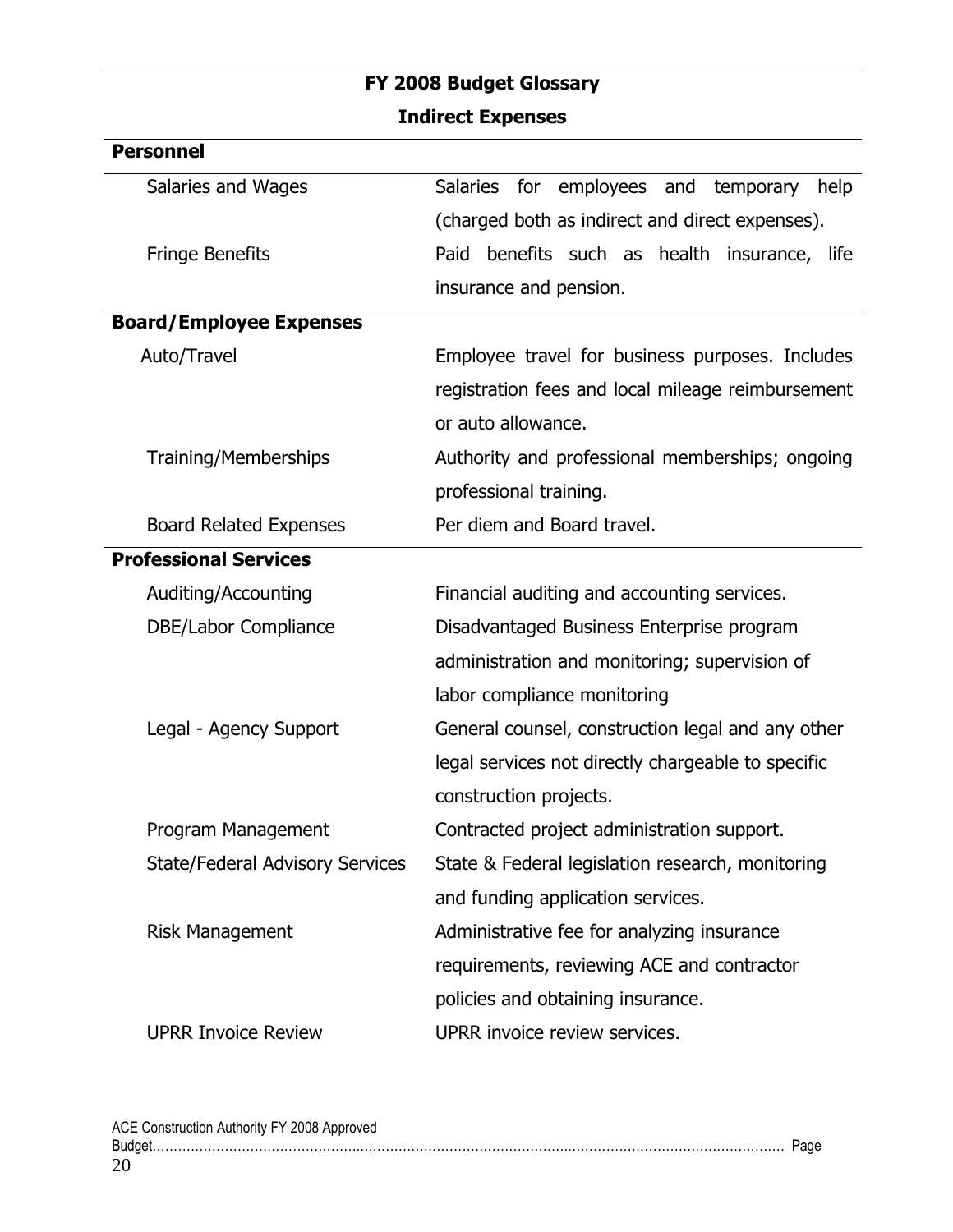| <b>Insurance</b>                | Annual insurance premiums and out-of-pocket           |
|---------------------------------|-------------------------------------------------------|
|                                 | losses                                                |
| <b>Equipment Expense</b>        | maintenance<br>0f<br>office<br>Purchase/lease and     |
|                                 | equipment such as copiers, fax machines and           |
|                                 | computers.                                            |
| <b>Office Expense</b>           | Rent on ACE office space, including maintenance       |
|                                 | and miscellaneous expense                             |
| <b>Office Operations</b>        | Office supplies, postage, printing/copying<br>and     |
|                                 | telephones                                            |
| <b>Other</b>                    | General advertising, subscriptions, payroll service   |
|                                 | fees, etc.                                            |
|                                 | <b>Direct Expenses</b>                                |
| <b>Program Management</b>       | The portion of overall program management             |
|                                 | expenses which can be directly charged to             |
|                                 | projects; consists primarily of design and utility    |
|                                 | relocation<br>acquisition<br>support, land<br>related |
|                                 | services and office support.                          |
| <b>Legal</b>                    | Legal expenses which can be directly charged to       |
|                                 | specific projects for land acquisition activities.    |
| <b>Labor Compliance</b>         | Field monitoring and reporting of contractor          |
|                                 | compliance with State and Federal labor laws          |
| <b>Design</b>                   | Preparation of project plans, specifications and      |
|                                 | estimates and support during construction             |
| <b>Right of Way Acquisition</b> | Property acquisition costs, closing costs,            |
|                                 | appraisals, surveys, miscellaneous acquisition        |
|                                 | support costs                                         |
| <b>Utility Relocation</b>       | Costs of relocating utilities, including design       |
| <b>Construction Management</b>  | Field oversight of construction                       |
| <b>Railroad</b>                 | Railroad (UPRR and Metrolink) charges to projects     |
|                                 | for project support, design, procurement and          |